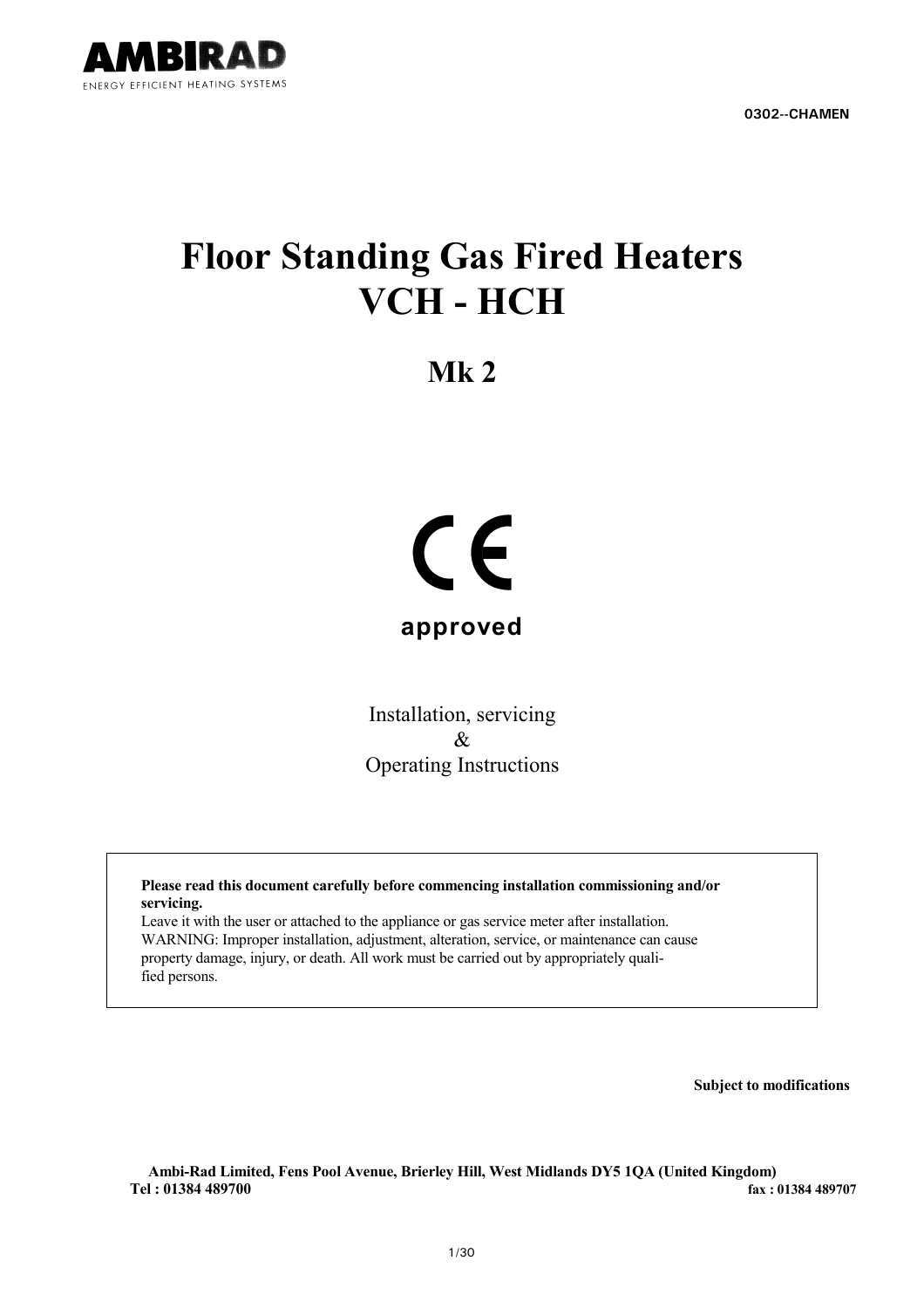# **INDEX**

### **1.0 Introduction**

- **1.1 General Information**
- **1.2 Quality Products**
- **1.3 CE Approved European Directives**
- **1.4 Product Information**
- **1.5 Warning**

### **2.0 Technical Specifications**

- **2.1 Data Sheets**
- **2.2 Dimensions**

### **3.0 Mechanical/Electrical Services**

- **3.1 Gas Connection**
- **3.2 Electrical Connection**
- **3.3 Ventilation Requirement**

### **4.0 Installation**

- **4.1 Location**
- **4.2 Heater Clearances**
- **4.3 Flue**
- **4.4 Nozzled Heaters**
- **4.5 Ducted Heaters**
- **4.6 Filters**
- **4.7 Controls**

### **5.0 Commissioning**

- **5.1 Pre-Commissioning Checks**
- **5.2 Commissioning Procedure**
- **5.3 Commissioning Outlets**
- **5.4 User Instructions**

# **6.0 Instructions for Servicing**

- **6.1 Frequency**
- **6.2 Procedures**
- **6.3 Re-Commissioning**

### **7.0 Fault Finding**

- **8.0 Spare Parts**
	- **9.1 3D Drawing**
	- **9.2 Parts List**

### **9.0 Reference Standards**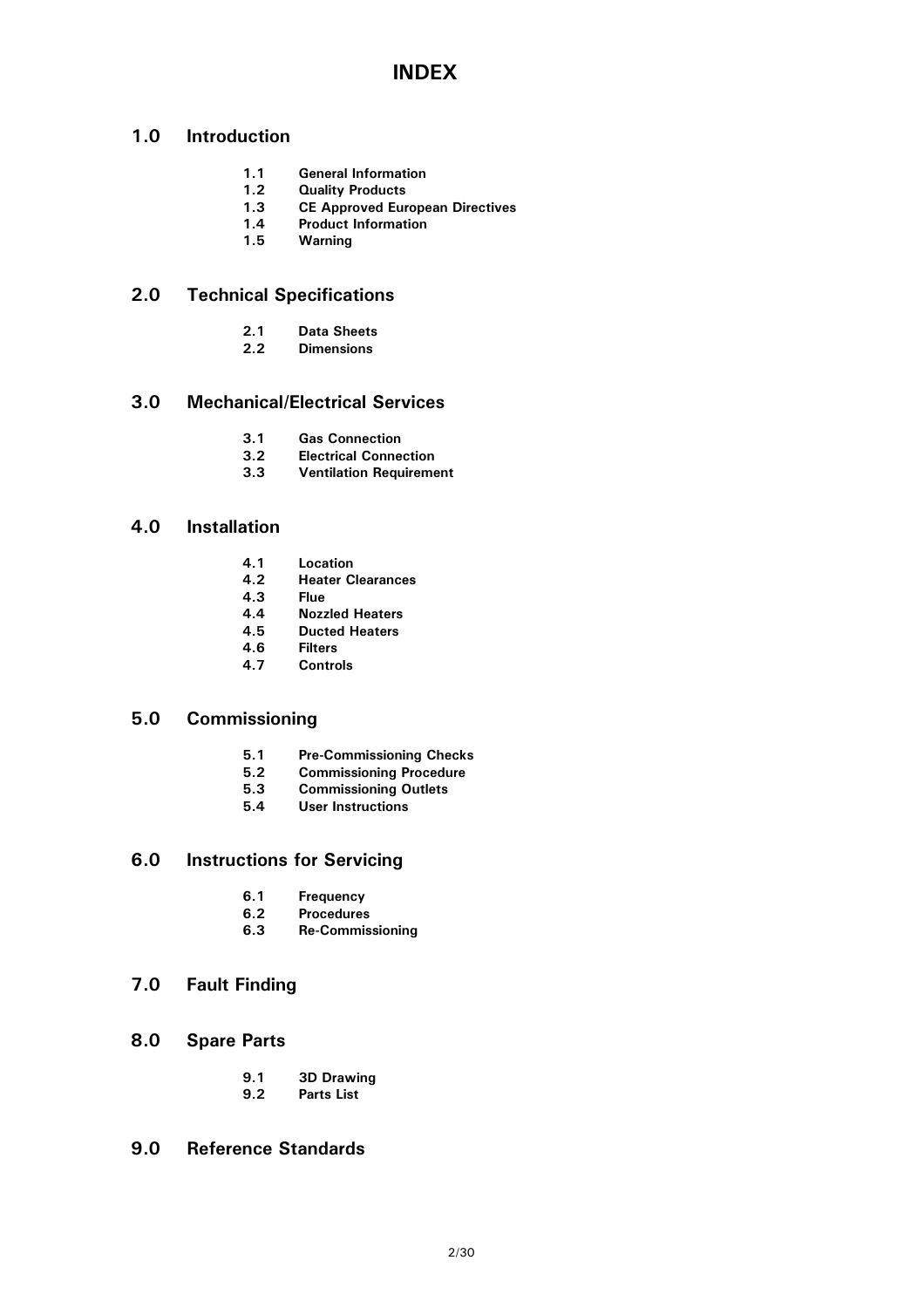### **1.0 Introduction**

### **1.1 General**

- 1.1.1 Before installation check that the appliance as described on the packaging label is in accordance with the correct type and model specified on the data plate and complies with your customer order.
- 1.1.2 The heater is delivered wrapped in heavy duty polythene and should be checked to ensure that it has been delivered undamaged.
- 1.1.3 Please read this document before commencing installation. The onus rests with the installer to ensure that all relevant manuals are read and understood, especially with regard to any safety instructions stipulated by the manufacturer.
- 1.1.4 These instructions are only valid for the country of use indicated on the appliance, i.e. GB - IE. If these symbols are not shown it is necessary to obtain appropriate technical instructions which will provide information concerning the necessary modification of the appliance for use in the country concerned. Such instructions may be obtained from your supplier upon request.
- 1.1.5 Check that the local distribution conditions of electricity supply, type of gas and pressure and adjustment of the appliance are compatible.
- 1.1.6 When installed in Great Britain the total installation must comply with the requirements and recommendations of British Standard BS 6230 "Installation of Gas Fired Forced Convection Air Heaters for Commercial and Industrial Space Heating". The installation must also be in accordance with the relevant requirements of "The Gas Safety (Installation and Use Regulations) and (Amendment Regulations) and The "Building" and "Electrical Regulations" (in GB the IEE Regulations). Installation, commissioning and servicing must be carried out by competent CORGI registered gas installers.
- 1.1.7 **Warning!** Unauthorised modification of this appliance or departure from use in the manner for which it was intended by the manufacturer, or installation in a manner contrary to these instructions may constitute a hazard and jeopardise all warranties. Deviations should only be carried out after formal consent has been obtained from the manufacturer.
- 1.1.8 **Caution!** Ensure that the environment in which the air heater is to be installed will not create a hazard, i.e. where excessive (volatile) dust, flammable or corrosive substances and/or vapours and combustible materials may be present. Suitable protection should be given to prevent damage to the appliance, for example from fork lift trucks.
- 1.1.9 These appliances have been tested and set according to the data plate before leaving the factory.

### **1.2 Quality Products**

- 1.2.1 The Ambi-Rad range of gas fired cabinet heaters is manufactured in the EC and supplied in accordance with BS EN 9002: Quality Assurance System.
- 1.2.2 Certificates of conformity are available from the Quality Control department at Ambi-Rad Limited.

### **1.3 CE-Approval-European Directives**

- 1.3.1 Ambi-Rad cabinet heaters have been fully assessed and tested and meet the following EC Directives:
	- Gas Appliance Directive (90/396/EEG)
	- Machinery Directive
	- (89/392/EEC)
	- Low Voltage Directive
	- (73/23/EEC & 93/68/EEC)
	- Electromagnetic Compatibility
	- Directive (89/336/EEC & 91/36 EEC)
	- Product Liability Directive (65/379/EEC)
- 1.3.2 In addition Ambi-Rad gas fired cabinet heaters conform to the following harmonised standards:

### EN 1020

Requirements for non domestic gas fired forced convection air heaters for space heating incorporating a fan to assist transportation of combustion air and/or combustion products.

### BS EN 292 - Part 1:

Safety of Machinery - Basic Concepts, General Principles for terminology, methodology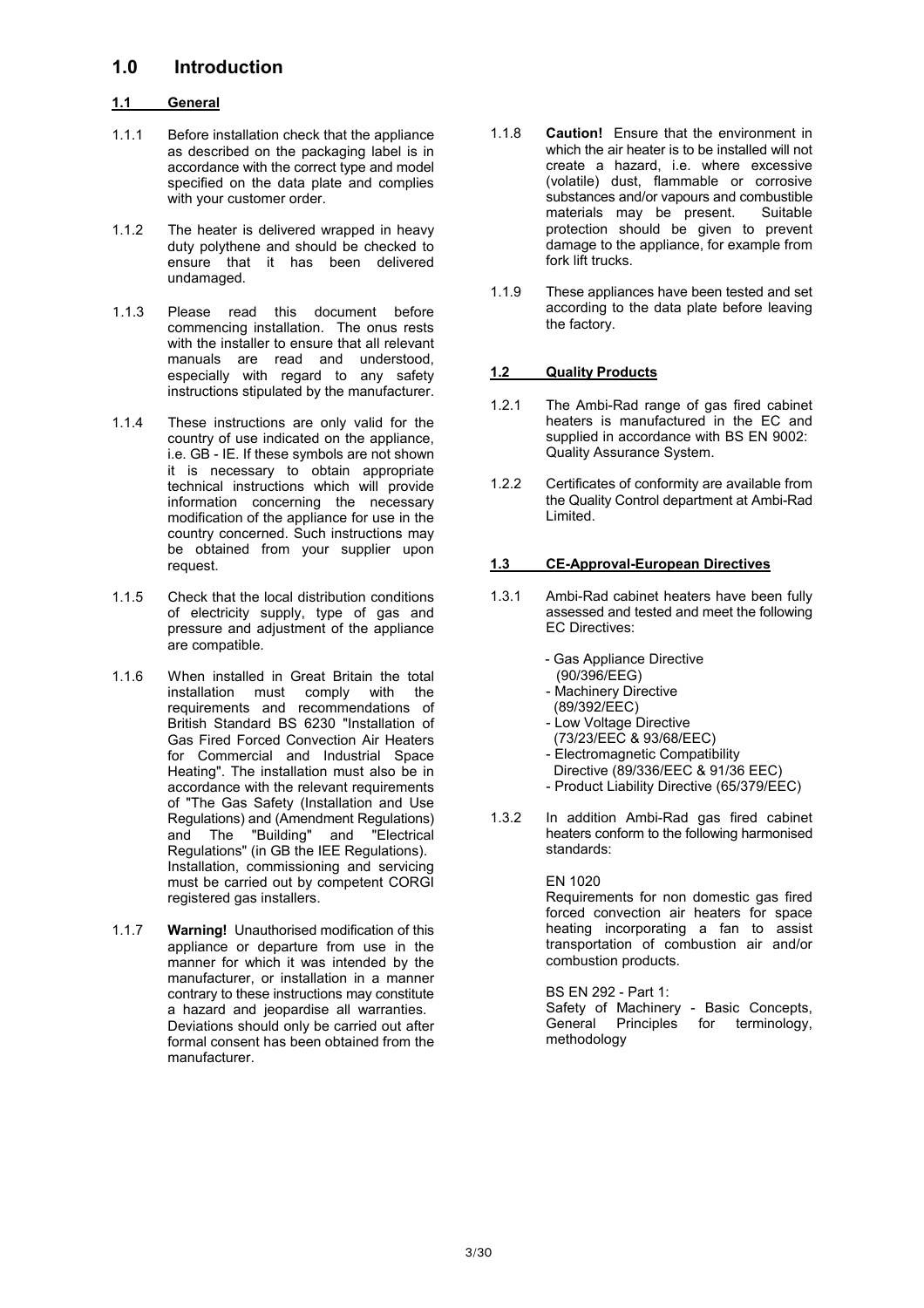BS EN 292 - Part 2: Safety of Machinery - Basic Concepts, General Principles for Design Technical Principles and Specifications.

BS EN 60204 - Part 1: Safety of Machinery - Electrical Equipment for Machine Specification for General Requirements.

BS EN 60335 - Part 1: Safety of Household and Similar Electrical Appliances General Requirements.

#### BS EN 55014

Limits and methods of measurement of radio disturbance characteristics of electrical motor-operated and thermal appliances for household and similar purposes, electric tools and similar electric apparatus.

prEN 50165

Electrical equipment of non-electric heating appliances for household and similar purposes, safety requirements.

### **1.4. Product Information**

1.4.1 Ambi-Rad cabinet heaters are available with burner outputs from 30kW to 293kW and can be floor mounted (VCH units) or suspended (HCH units).

Cabinet heaters can be used in free blowing or ducted applications. Each heater must have its own individual open flue.

- 1.4.2 All cabinet heaters are fitted with a pretested and set forced draught burner. A sequential control box is fitted to each burner to provide safety. Note: No asbestos or soldered joints are present in the construction of the heater.
- 1.4.3 All the materials selected can withstand the range of chemical, mechanical and thermal demands expected during the foreseen and normal use of the product, as stipulated by manufacturers' instructions and recommendations.
- 1.4.4 Before final location of the product the following criteria should always be considered in placing the heater:-
	- Flue outlet access
	- Placing for efficient distribution of warm air
	- Gas supply
	- Electrical services
	- Fresh air supply (when applicable)
	- Service access and maintenance requirements

### **1.5 Warning**

Heaters should not be installed in a corrosive or solvent atmosphere (i.e. near plating or degreasing plants), in areas where there is a fire risk, or any other environment which is detrimental to the heater or its operation.

Consult BS 6230 for further information on hazardous areas.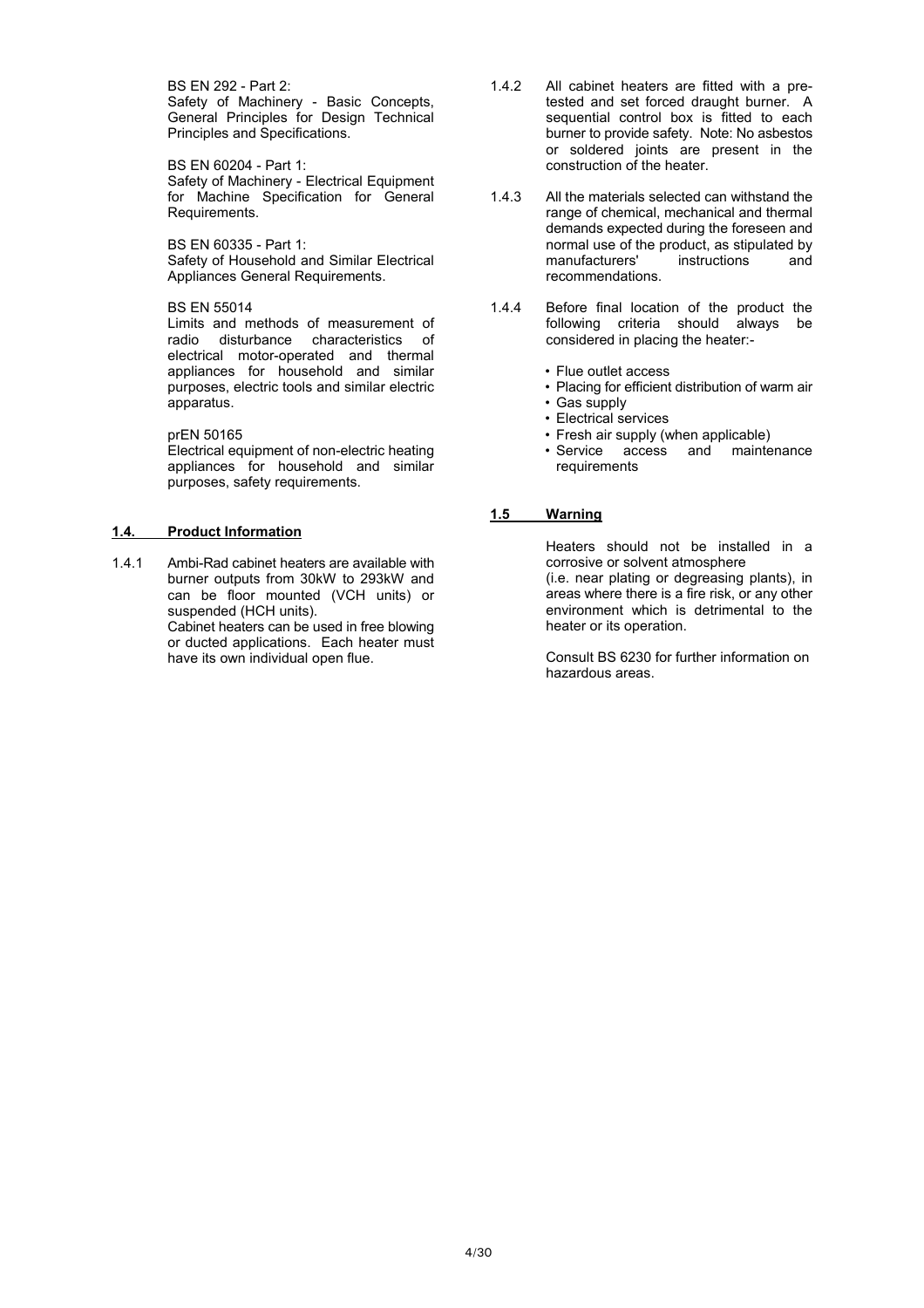| I<br>J<br>٠  |
|--------------|
| ı<br>ť       |
| ١<br>I<br>Ŧ. |
| ţ<br>I       |

| æ      |
|--------|
| á      |
| ğ<br>í |
| Ę<br>i |
| ć<br>ś |
|        |
|        |

| <b>VCH/HCH Model</b>                          |                           | 100                   | 150                    | 200                     | 300                     | 400                     | 500                     | 600                     | 700                  | 800                        | 1000               |
|-----------------------------------------------|---------------------------|-----------------------|------------------------|-------------------------|-------------------------|-------------------------|-------------------------|-------------------------|----------------------|----------------------------|--------------------|
|                                               | FRAME size                |                       |                        |                         | =                       | Ξ                       |                         | ≧                       |                      | >                          |                    |
| Heat input (gross)                            | <b>Btu/h</b><br>⋛         | 129656<br>38.0        | 194,825<br>57.1        | 259653<br>76.1          | 389650<br>114.2         | 519306<br>152.2         | 648962<br>190.2         | 778959<br>228.3         | 908615<br>266.3      | 1038612<br>304.4           | 1280864<br>375.4   |
| <b>Heat output</b>                            | <b>Btu/h</b><br><b>NY</b> | 105776<br>31.0        | 150474<br>44.1         | 206433<br>60.5          | 299925<br>87.9          | 407066<br>119,3         | 508406<br>149.0         | 607357<br>178.0         | 699826<br>205.1      | 799801<br>234.4            | 986444<br>289.1    |
| <b>Burner type</b>                            | Riello                    | GS5P<br>$\frac{4}{3}$ | GS5P<br>$\overline{0}$ | GS10P<br>$\overline{0}$ | GS10P<br>$\overline{0}$ | GS20P<br>$\overline{0}$ | GS20P<br>$\overline{0}$ | GS20P<br>40(2)          | GAS3P                | Ext. head<br>GAS3P         | Ext. Head<br>GAS3P |
| Gas consumption (1)                           | m <sup>3</sup> /hr        | 3.63                  | 5.45                   | 7.26                    | 10.90                   | 14.52                   | 18.15                   | 21.78                   | 25.41                | 29.05                      | 35.82              |
| Minimum gas inlet<br>pressure                 | ins WG<br>mbar            | $\frac{17.5}{7}$      | $\frac{17.5}{7}$       | $\frac{17.5}{7}$        | $\frac{17.5}{7}$        | $\frac{17.5}{7}$        | $\frac{17.5}{7}$        | $\frac{17.5}{7}$        | $\frac{17.5}{7}$     | $\frac{17.5}{7}$           | $\frac{17.5}{7}$   |
| <b>Burner head pressure</b>                   | ins WG<br>mbar            | $\frac{2.1}{0.85}$    | 5.0<br>2.0             | 1.64<br>$\frac{1}{4}$   | 2.28<br>5.7             | 1.72<br>4.3             | 2.12<br>5.3             | $7.\overline{8}$<br>2.8 | $\frac{0}{8}$<br>3.2 | 3.18<br>$\overline{\circ}$ | 0 0<br>0 0         |
| Head setting (at 0<br>flue resistance)        | Number                    | 2.0                   | 3.8                    | $\frac{0}{1}$           | $\frac{4}{10}$          | 1.5                     | $\frac{0}{3}$           | $\frac{0}{4}$           | $\frac{0}{3}$        | 3.5                        | $\frac{0}{5}$      |
| Air shutter setting (at<br>O flue resistance) | Number                    | 2.75                  | $\frac{0}{6}$          | $\overline{3}$ .        | $\overline{C}$          | $\overline{3}$ .        | $\overline{3}.1$        | $\frac{8}{1}$           | $\frac{0}{3}$        | $\frac{0}{3}$              | 3.8                |
| Disc setting                                  |                           |                       |                        |                         | not applicable          |                         |                         |                         | 2.8                  | Ю<br>က                     | 3.5                |
| Flow pressure switch<br>setting               | mbar                      | 2.2                   | 4.24                   | o.g                     | 3.5                     | 5.G                     | 5.5                     | $\overline{6}$ .2       | s. 8                 | 0.6                        | 7.8                |
| Over pressure switch<br>setting               | mbar                      | 2.2                   | 3.6                    | <u>ვ</u>                | ما<br>₹                 | o.o                     | $\frac{0}{8}$           | <b>G</b> .0             | $\frac{0}{9}$        | ഥ<br>ထ                     | 0.6                |
| $CO2$ $(3)$                                   | %                         | 8.5                   | 9.6                    | ო<br>თ                  | 9.6                     | თ.<br>თ                 | 10.0                    | 5.6                     | .<br>თ               | თ.<br>თ                    | $\overline{9}$ .7  |
| temperature (20°C<br>Gross flue<br>ambient)   | ပ္စ                       | 263                   | 339                    | 257                     | 345                     | 318                     | 356                     | 319                     | 333                  | 288                        | 350                |

(1) : G20 : 10.48 kWh/m³– 1013 mbar – 15°C – G.C.V.

(2) : Plain Draught Tube

(1) : G20 : 10.48 kWh/m<sup>3</sup>– 1013 mbar – 15°C – G.C.V.<br>(2) : Plain Draught Tube<br>(3) : CO2 figure measured by reference condition with reference gas (this figure can be subject to fluctuations in different installations on s (3) : CO2 figure measured by reference condition with reference gas (this figure can be subject to fluctuations in different installations on site (see § 6.2.1 /g)

5/30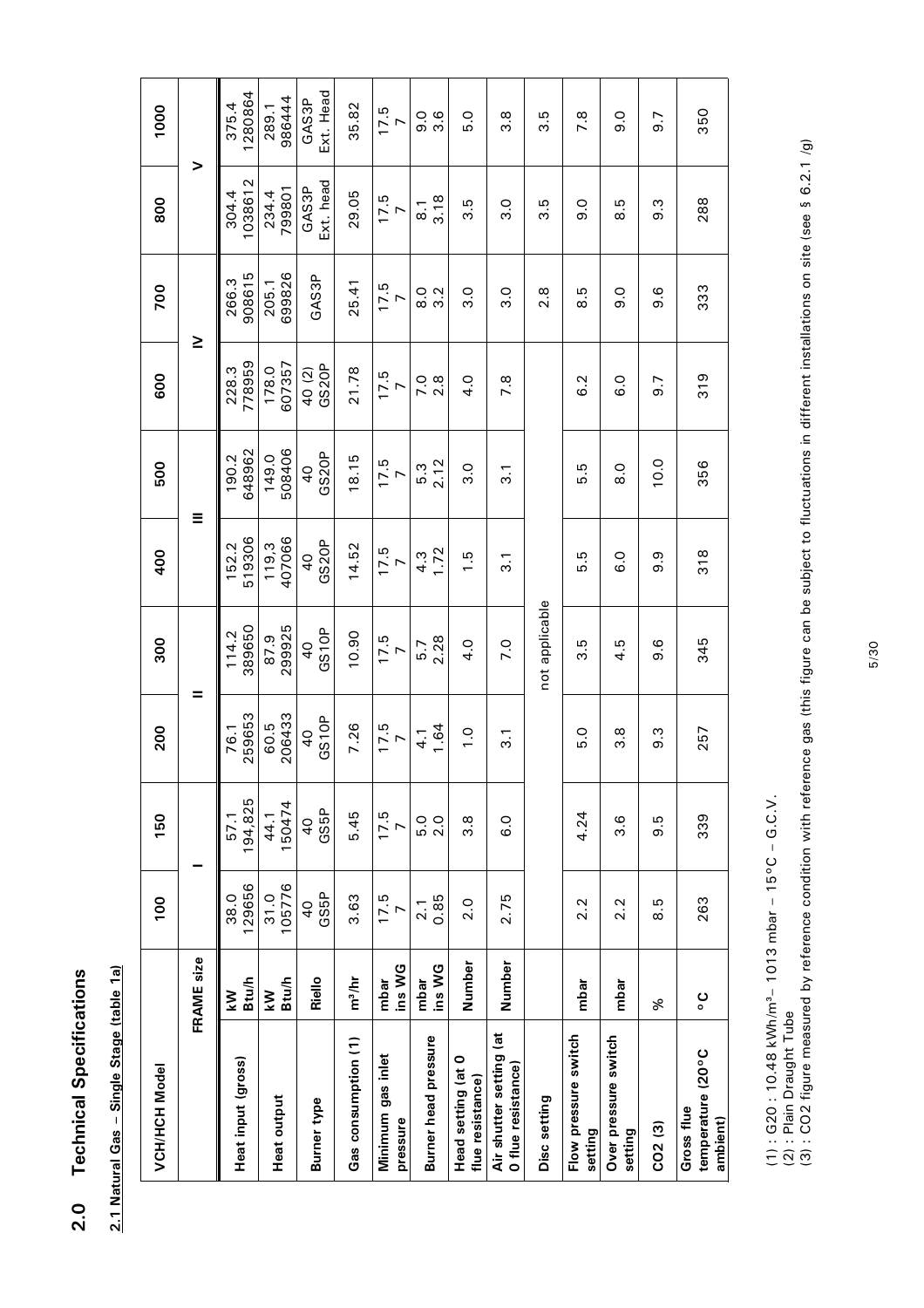| ś<br>ׇ֚֚֚֬   |  |
|--------------|--|
| Ĕ            |  |
| <b>Stage</b> |  |
|              |  |
|              |  |
| ו<br>ו       |  |
|              |  |
|              |  |
|              |  |

| <b>VCH/HCH</b> model                         |                                                         | 100          | 150                       | 200           | 300                  | 400                 | 500                  | 600                        | 700                  | 800                 | 1000                |
|----------------------------------------------|---------------------------------------------------------|--------------|---------------------------|---------------|----------------------|---------------------|----------------------|----------------------------|----------------------|---------------------|---------------------|
|                                              | <b>FRAME</b> size                                       |              |                           | =             |                      |                     | Ξ                    | ≥                          |                      |                     | >                   |
| Nominal air flow                             | ft <sup>3</sup> /min<br>m <sup>3</sup> /h               | 1488<br>2500 | 1488<br>2500              | 3083<br>5180  | 3083<br>5180         | 7140<br>4250        | 5208<br>8750         | 10500<br>6250              | 12800<br>7619        | 14100<br>8393       | 10315<br>17330      |
| Available outlet pressure<br>(ducted outlet) | 2a                                                      | 95           | 95                        | 130           | 130                  | 125                 | 150                  | 200                        | 250                  | 160                 | 250                 |
| Air throw (approx) (1)                       | $E \neq$                                                | 69<br>18     | 69<br>18                  | $\frac{2}{6}$ | 69<br>$\overline{2}$ | 66<br>20            | 25<br>82             | 25<br>82                   | 98<br>90             | 25<br>82            | 90<br>98            |
| Temperature rise through heater<br>(nominal) | $\frac{\mu}{\sigma}$<br>$\frac{\mathsf{x}}{\mathsf{0}}$ | 36<br>65     | 53                        | 34<br>61      | 89<br>50             | 88<br>$\frac{6}{7}$ | 50<br>$\overline{6}$ | 89<br>ρS                   | $\overline{8}$<br>47 | $\frac{6}{4}$<br>67 | $\frac{6}{4}$<br>88 |
| Sound level (2) (for guidance<br>only)       | dB(A)                                                   | 52           | 52                        | 53            | 53                   | 59                  | 61                   | 61                         | 65                   | 63                  | 67                  |
| Flue spigot outside diameter                 | E                                                       | 125          | 25                        | 50            | 178                  | 178                 | 178                  | 178                        | 223                  | 223                 | 223                 |
| Minimum flue height                          | E                                                       | $\sim$       | $\sim$                    | $\sim$        | $\sim$               | $\sim$              | $\sim$               | $\sim$                     | Z                    | Z                   | $\mathbf{\Omega}$   |
| Main fan motor size                          | ⋚                                                       | 0.55         | 0.55                      | 0.736         | 0.736                | 1.5                 | 2.2                  | ω                          | 4                    | 4                   | 5.G                 |
| Total absorbed electric power                | Š                                                       | 0.91         | 0.91                      | 1.60          | 1.60                 | 2.41                | 2.76                 | 4.60                       | 5.80                 | 5.47                | 8.39                |
| Electrical supply                            |                                                         |              | $230/240V - 1N \sim 50Hz$ |               |                      |                     |                      | $ N$ <sub>5</sub> $15/004$ | $3N \sim 50Hz$       |                     |                     |
| Inlet gas connection                         | ins BSP                                                 | 1/2          | 1/2                       | 3/4           | 3/4                  | 3/4                 | 3/4                  | 3/4                        | 11/4                 | 11/4                | 11/4                |
| Weight (without burner)                      | Σą                                                      | 190          | 190                       | 225           | 225                  | 280                 | 292                  | 300                        | 320                  | 360                 | 380                 |

(1) : unobstructed in still air with a terminal velocity of 50ft/min.<br>(2) : Condition R = 5m; Q = 2; A = 160; louvres in neutral position (1) : unobstructed in still air with a terminal velocity of 50ft/min.

(2) : Condition R = 5m;  $Q = 2$ ; A = 160; louvres in neutral position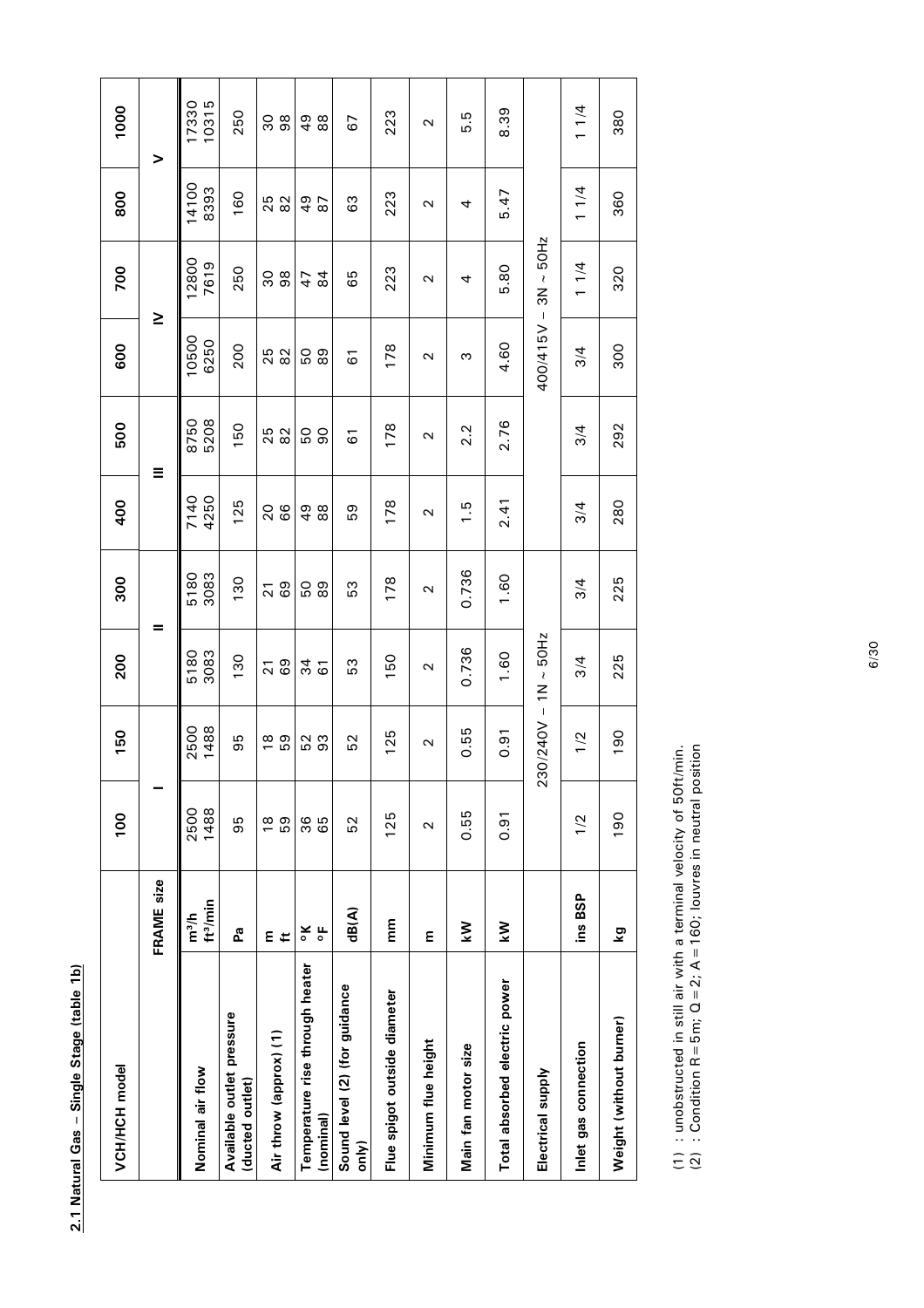### **2.2 Dimensions**

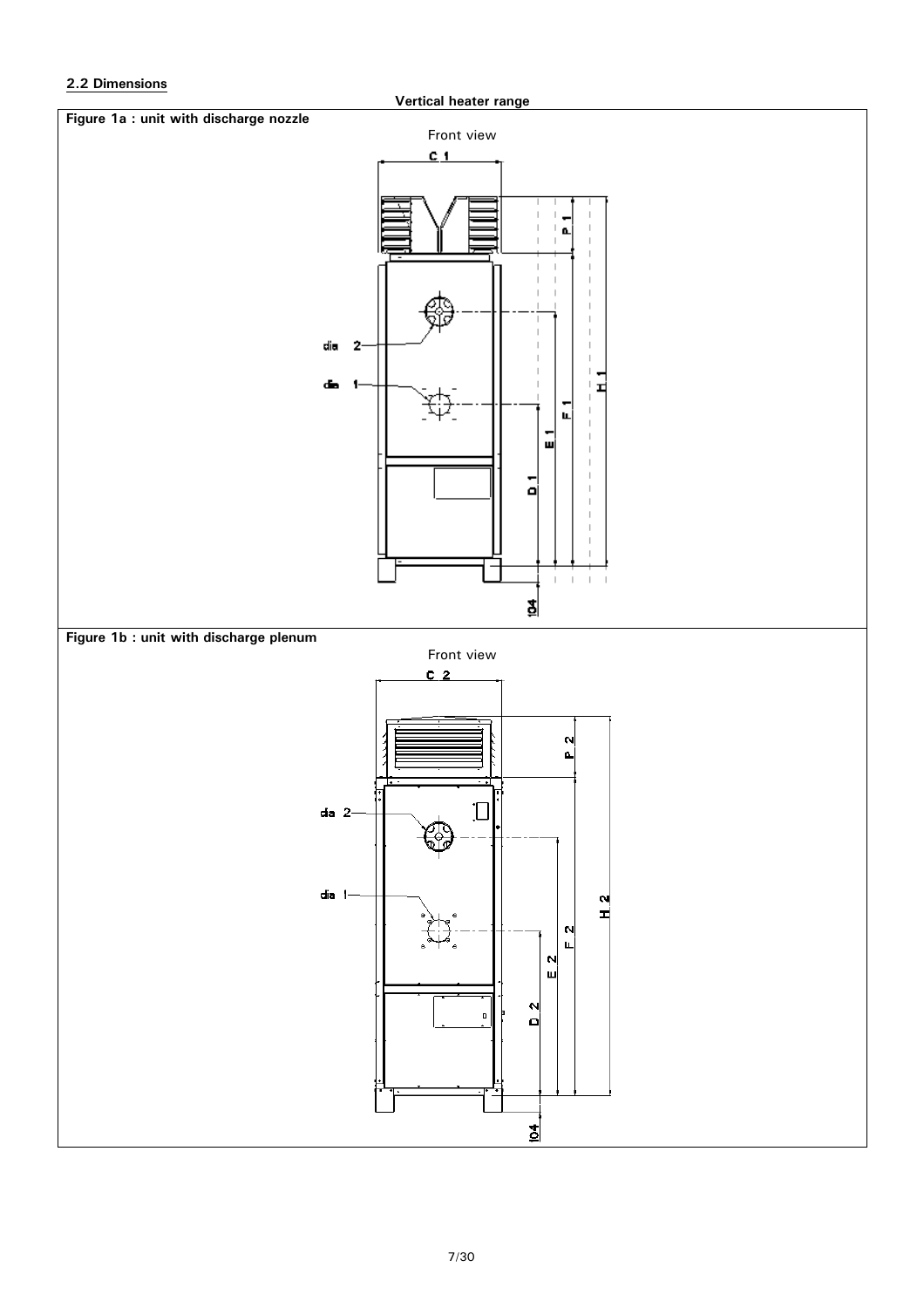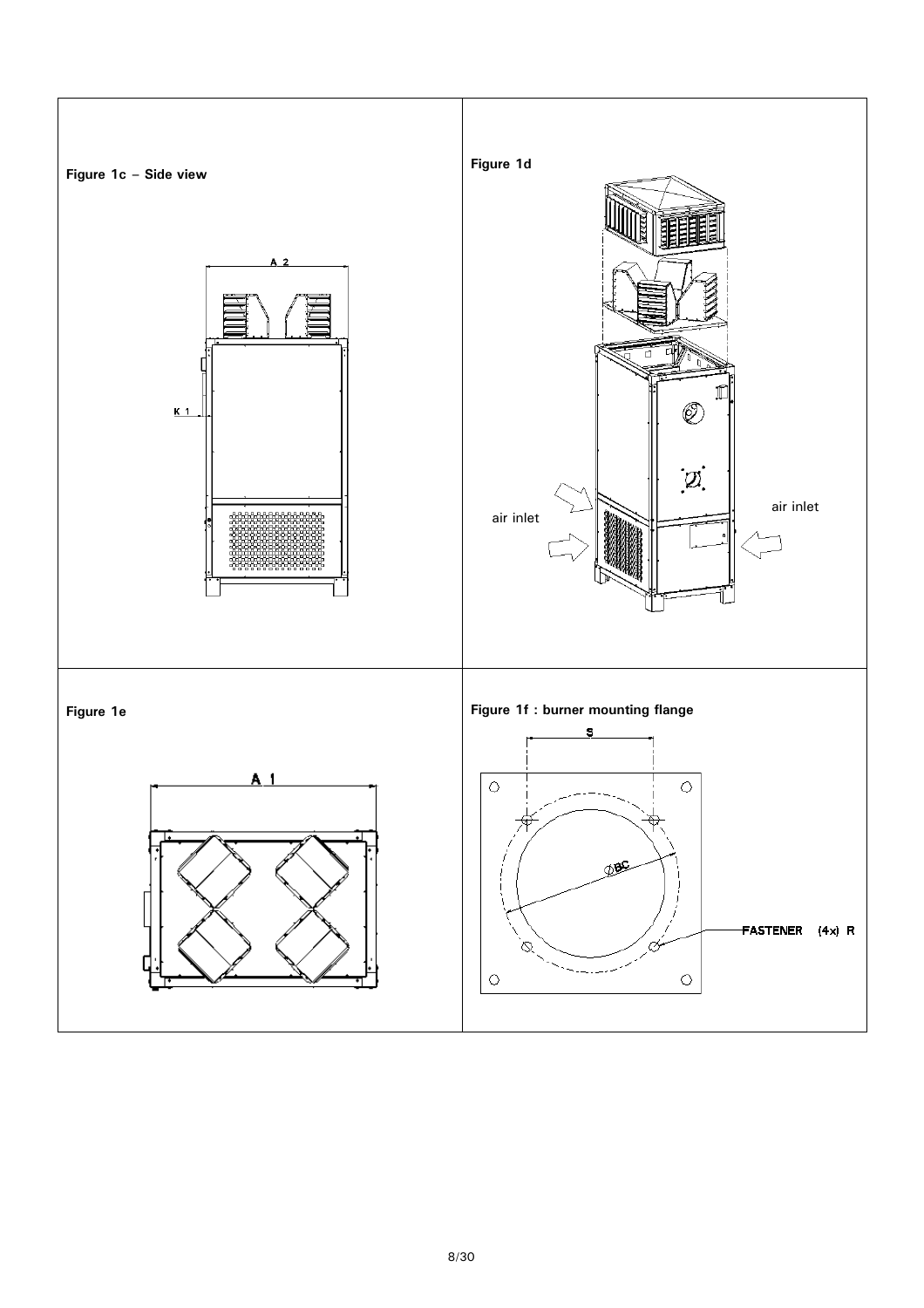### **Horizontal heater range**



**The fixation eyes (4x dia 22.5) may only be used to put the unit into horizontal position after delivery. It is strictly forbidden to use the fixation eyes for suspending the unit.**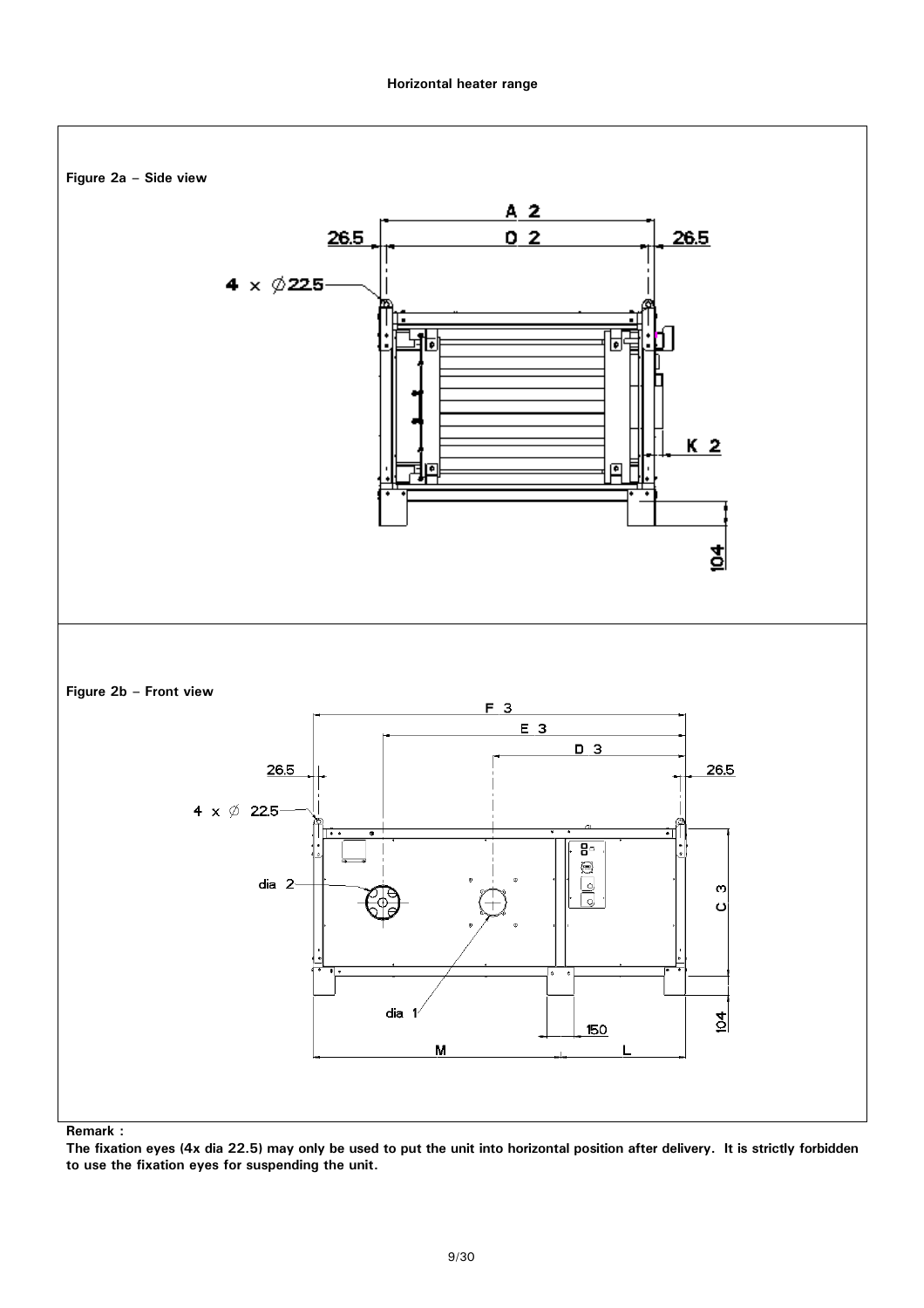**Dimensions (mm) (table 2)**

| VCH/HCH                                         | 100   | 150   | 200   | 300   | 400   | 500   | 600   | 700   | 800         | 1000   |
|-------------------------------------------------|-------|-------|-------|-------|-------|-------|-------|-------|-------------|--------|
| <b>Frame size</b>                               |       |       |       | Ш     |       | Ш     |       | IV    | $\mathbf v$ |        |
| A1/A2                                           | 613   | 613   | 859   | 859   | 1158  | 1158  | 1305  | 1305  | 1504        | 1504   |
| C1/C2/C3                                        | 865   | 865   | 865   | 865   | 795   | 795   | 1186  | 1186  | 1186        | 1186   |
| D1/D2/D3                                        | 1007  | 1007  | 1019  | 1019  | 1041  | 1041  | 1184  | 1184  | 1111.5      | 1111.5 |
| E1/E2/E3                                        | 1441  | 1441  | 1465  | 1465  | 1637  | 1637  | 1750  | 1750  | 1677.5      | 1677.5 |
| outside dia 2<br>(flue outlet)                  | 125   | 125   | 150   | 150   | 178   | 178   | 178   | 223   | 223         | 223    |
| F1/F2/F3                                        | 1804  | 1804  | 1804  | 1804  | 2012  | 2012  | 2073  | 2073  | 2012        | 2012   |
| inside<br>dia<br>$\mathbf{1}$<br>(burner inlet) | 110   | 110   | 120   | 120   | 140   | 140   | 155   | 155   | 155         | 155    |
| H1                                              | 2088  | 2088  | 2168  | 2168  | 2376  | 2378  | 2477  | 2477  | 2466        | 2466   |
| H <sub>2</sub>                                  | 2164  | 2164  | 2114  | 2114  | 2400  | 2400  | 2395  | 2395  | 2334        | 2334   |
| K1/K2                                           | 35.5  | 35.5  | 107.5 | 35.5  | 32    | 32    | 105.5 | 33.5  | 32.7        | 32.7   |
| L                                               | 520   | 520   | 591   | 591   | 675   | 675   | 786   | 786   | 675         | 675    |
| M                                               | 1284  | 1284  | 1213  | 1213  | 1337  | 1337  | 1287  | 1287  | 1337        | 1337   |
| <b>P1</b>                                       | 284   | 284   | 364   | 364   | 364   | 366   | 404   | 404   | 454         | 454    |
| <b>P2</b>                                       | 360   | 360   | 310   | 310   | 388   | 388   | 322   | 322   | 322         | 322    |
| dia BC                                          | 142   | 142   | 145   | 145   | 162   | 162   | 180   | 224   | 180         | 224    |
| R                                               | M8    | M8    | M8    | M8    | M8    | M8    | M8    | M8    | M8          | M8     |
| S                                               | 100.4 | 100.4 | 102.5 | 102.5 | 114.5 | 114.5 | 127.3 | 158.4 | 127.3       | 158.4  |

**2.3 Number of nozzles on heaters (figure 3)**

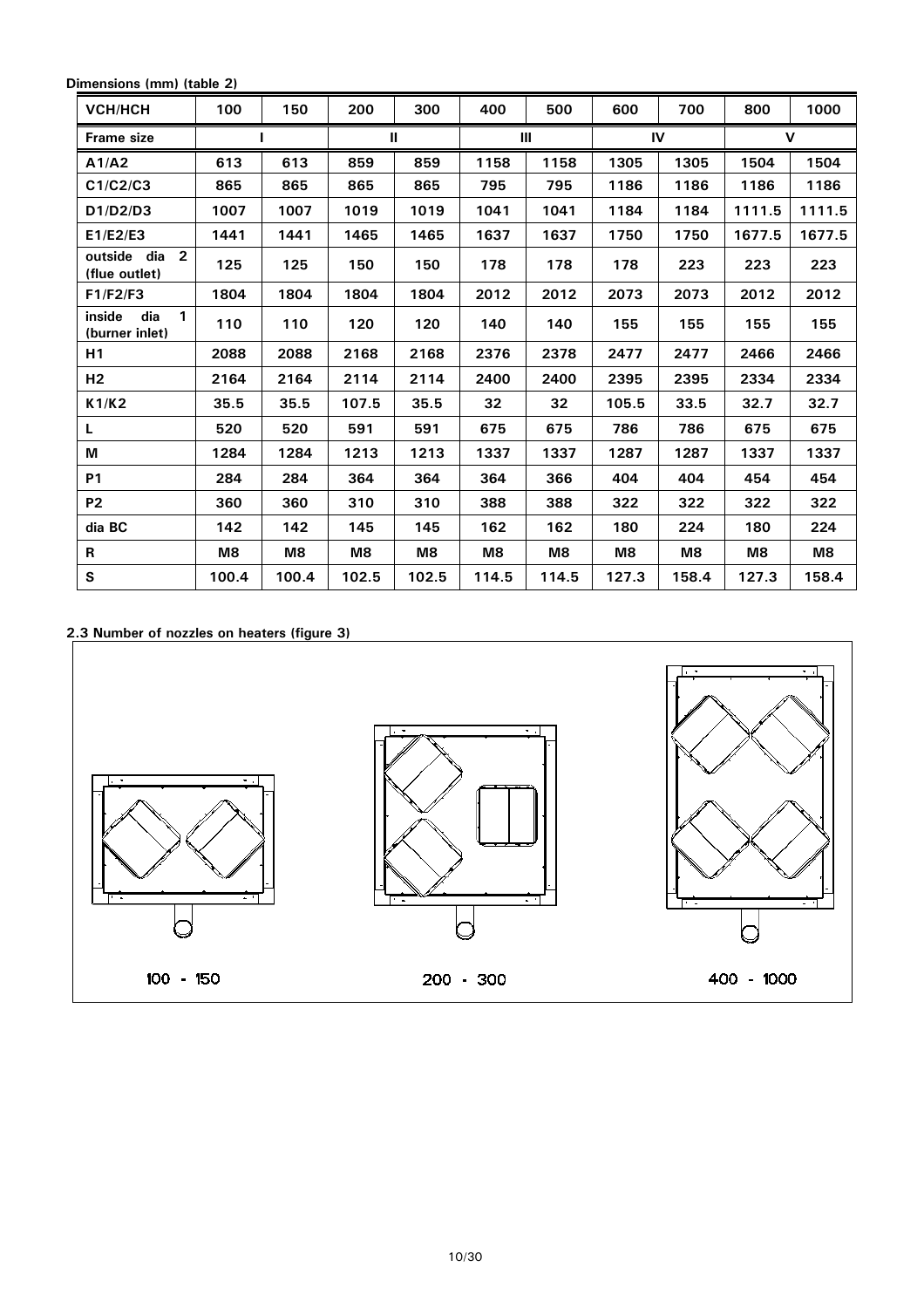### **3.0 Mechanical/Electrical Services**

### **3.1 Gas connection**

- 3.1.1 Connection to a gas service may only be carried by suitably qualified persons. The gas installation must comply with the rules in force using materials appropriate for gas service installations.
- 3.1.2 Check that the gas category is in accordance with the data described on the air heater.
- 3.1.3 An adequate gas supply sized to provide the dynamic pressure for the volume required by the air heater(s) is essential to maintain the nominal heat input.
- 3.1.4 A 90° action gas service tap and, to facilitate servicing, a disconnect union fitting must be provided adjacent to the appliance.
- 3.1.5 Ensure that a gas service includes a filter and has been tested and purged in accordance with prescribed practice prior to commissioning and taking the air heater into service. **Warning: Never use a flame to test for gas soundness.**

### **3.2 Electrical connection**

- 3.2.1 The electrical installation may only be carried out by suitably qualified persons observing the rules in force.
- 3.2.2 Check that the electrical specification is in accordance with the specified data on the air heater. A unique appliance wiring diagram is supplied as a separate document attached to this one, plus an additional copy attached to the air heater.
- 3.2.3 These appliances must be earthed.
- 3.2.4 A lockable main switch must be installed adjacent to each appliance and in view when facing the service compartment. The isolator must have a contact separation of at least 3.0mm on all poles.
- 3.2.5 The cabinet heaters are provided with a control unit supplied by Ambi-Rad.
- 3.2.6 Ensure when planning the external appliance control circuitry that power will be supplied at all times to the air heater, even when it is control switched in the 'heat-off' mode. This is necessary to ensure that the fan can operate independently of the heating control. Therefore never incorporate automatic controls that electrically isolate the appliance.



### **3.3 Ventilation requirements**

3.3.1 It is essential that sufficient fresh air is provided for combustion and room ventilation. Most traditional building constructions have a natural air change rate of at least 0.5/h.

> Where it is known that the air change rate is at least 0.5/h and the volume of the heated space is greater than 4.7m $^3$  per kW of total rated heat input, additional ventilation is not required.

3.3.2 **Building volume limits for AmbiRad cabinet heaters based upon 4.7m3 per kW of rated heat input for one air heater only (table 3)**

| <b>Frame</b> | <b>Model</b> | Heat<br>Input<br>kW | Room<br>Volume<br>m <sup>3</sup> |
|--------------|--------------|---------------------|----------------------------------|
| ı            | 100          | 38.0                | 180                              |
|              | 150          | 57.1                | 268                              |
| Ш            | 200          | 76.1                | 357                              |
|              | 300          | 114.2               | 536                              |
| Ш            | 400          | 152.2               | 715                              |
|              | 500          | 190.2               | 894                              |
| IV           | 600          | 228.3               | 1073                             |
|              | 700          | 266.3               | 1251                             |
| v            | 800          | 304.4               | 1416                             |
|              | 1000         | 375.4               | 1764                             |

If the minima volumes stated above exist together with appropriate similar allowances for other combustion plant that may be installed in the same space or zone, then additional ventilation is not required.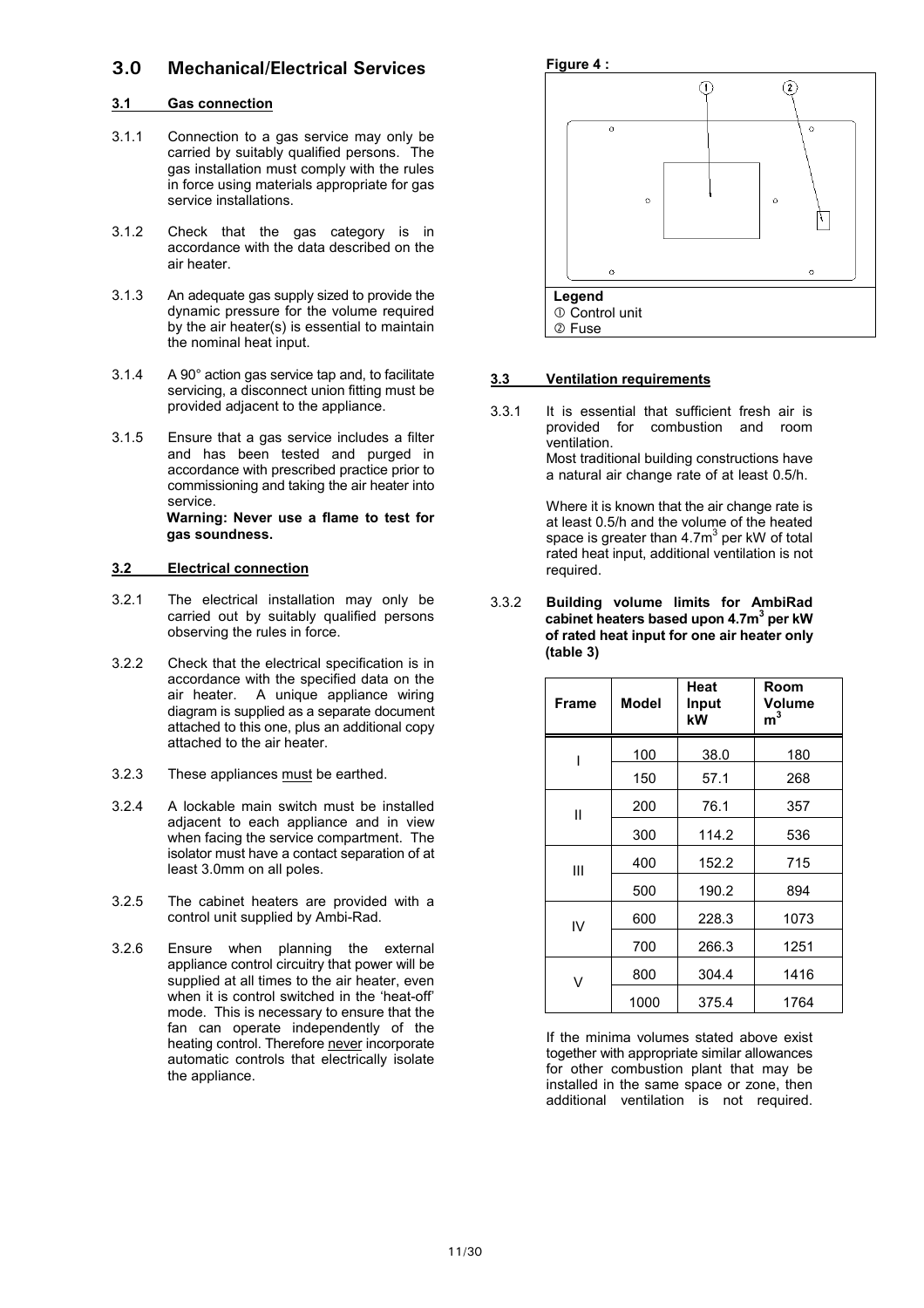3.3.3 Where it is known that the air change rate is less than 0.5/h or where the building column is less than  $4.7m<sup>3</sup>$  per kW of heat input ventilation grilles must be provided at low level, i.e. below the level of the appliance flue connection. In cases where doubt exists over the air change rate ventilation should be provided.

For air heaters of heat input less than 60kW the total minimum free area shall not be less than 4.5 cm $^2$  per kW of total rated heat input for low level inlet and 2.25cm² for high level inlet.

For our heaters of heat input 60kW or more the total minimum free area shall not be less than 540cm $^2$  plus 4.5cm $^2$  per kW in excess of the 60kW rated heat input for low level grills and 270cm² plus 2.25cm² per kW in excess of the 60kW rated heat input for high level outlet grills.

3.3.4 **Air Supply Requirement for Combustion and Ventilation (table 4).**

| Frame | <b>VCH</b><br>Model | Heat<br>Input<br>kW | Low<br>Level<br>Grill cm <sup>2</sup> | High<br>Level<br>Grill $cm2$ |
|-------|---------------------|---------------------|---------------------------------------|------------------------------|
| ı     | 100                 | 38.0                | 171                                   | 86                           |
|       | 150                 | 57.1                | 257                                   | 128                          |
| Ш     | 200                 | 76.1                | 882                                   | 441                          |
|       | 300                 | 114.2               | 1054                                  | 527                          |
| Ш     | 400                 | 152.2               | 1225                                  | 612                          |
|       | 500                 | 190.2               | 1396                                  | 698                          |
| IV    | 600                 | 228.3               | 1567                                  | 783                          |
|       | 700                 | 266.3               | 1738                                  | 869                          |
| v     | 800                 | 304.4               | 1910                                  | 955                          |
|       | 1000                | 375.4               | 2229                                  | 1115                         |

Note: Ventilation grilles must be installed so that air is drawn directly from outdoors. In the event that communication from the space where the heater is installed to outdoors is via another room then the route to outdoors must be ducted through the communicating area.

The grille velocity for all air supply must not exceed 2.0 m/s. Grilles should be sited where they cannot easily be blocked or flooded. Notices should be provided advising about the need to keep air supply grilles unobstructed.

3.3.5 Where mechanical ventilation is used it shall be by mechanical inlet with either mechanical or natural extraction. Automatic means of control such as interlocks must be provided. The function of other ventilation plant in the zone must be taken into account. At no time should it be possible to create a negative pressure in the zone as this will lead to a hazardous situation whereby the air heater flue will act as a pressure relief.

3.3.6 Normally cabinet air heaters which are used in the free blowing mode, i.e. without discharge air ducting, are installed within the room to be heated. If it is necessary to install the air heater in a separate room and blow the air into an adjoining room then a short duct may be used to connect the appliance to the air discharge louvre.

A return air grille must be provided to ensure that an unobstructed path for recirculation air back to the air heater is maintained. This is to ensure that a negative pressure cannot develop within the space where the air heater is installed.

Grilles sized in accordance with table below must be installed at low level. Sizes stated must be regarded as the minimum free area size to be fitted.

Such grilles should be situated as low as possible in the dividing wall and in a location where they are unlikely to become obstructed. It is recommended that a guard be fitted to prevent obstruction, i.e. stored materials.

Permanent notices should be fitted in a prominent location on either side of the grille worded "This grille must be kept clean and unobstructed at all times".

| Return air grille sizes based upon the   |  |  |  |
|------------------------------------------|--|--|--|
| appliance operated at standard air flow. |  |  |  |
| (table 5)                                |  |  |  |

| Frame | <b>VCH</b><br><b>HCH</b> | Air<br><b>Volume</b><br>$m^3/h$ | <b>Grille Size</b><br>$\text{cm}^2$ |
|-------|--------------------------|---------------------------------|-------------------------------------|
| ı     | 100                      | 2500                            | 3480                                |
|       | 150                      | 2500                            | 3480                                |
| Ħ     | 200                      | 5180                            | 7200                                |
|       | 300                      | 5180                            | 7200                                |
| Ш     | 400                      | 7140                            | 9900                                |
|       | 500                      | 8750                            | 12160                               |
| IV    | 600                      | 10500                           | 14600                               |
|       | 700                      | 12800                           | 17800                               |
| V     | 800                      | 14100                           | 19500                               |
|       | 1000                     | 17330                           | 24000                               |

For spigot connection sizes to heater see fig. 10 & table 10 in section 5

For appliances operating at higher air volumes the size should be calculated to ensure that the grille velocity does not exceed 2.0 metres per second.

3.3.7 Where ducted cabinet heaters are installed within a separate room from the space being heated and the appliance does not have a direct supply connection to the outside, a return air grille must be provided to ensure that an unobstructed path for recirculation of air back to the heater is maintained. This is to ensure that a negative pressure cannot develop within the space where the air heater is installed.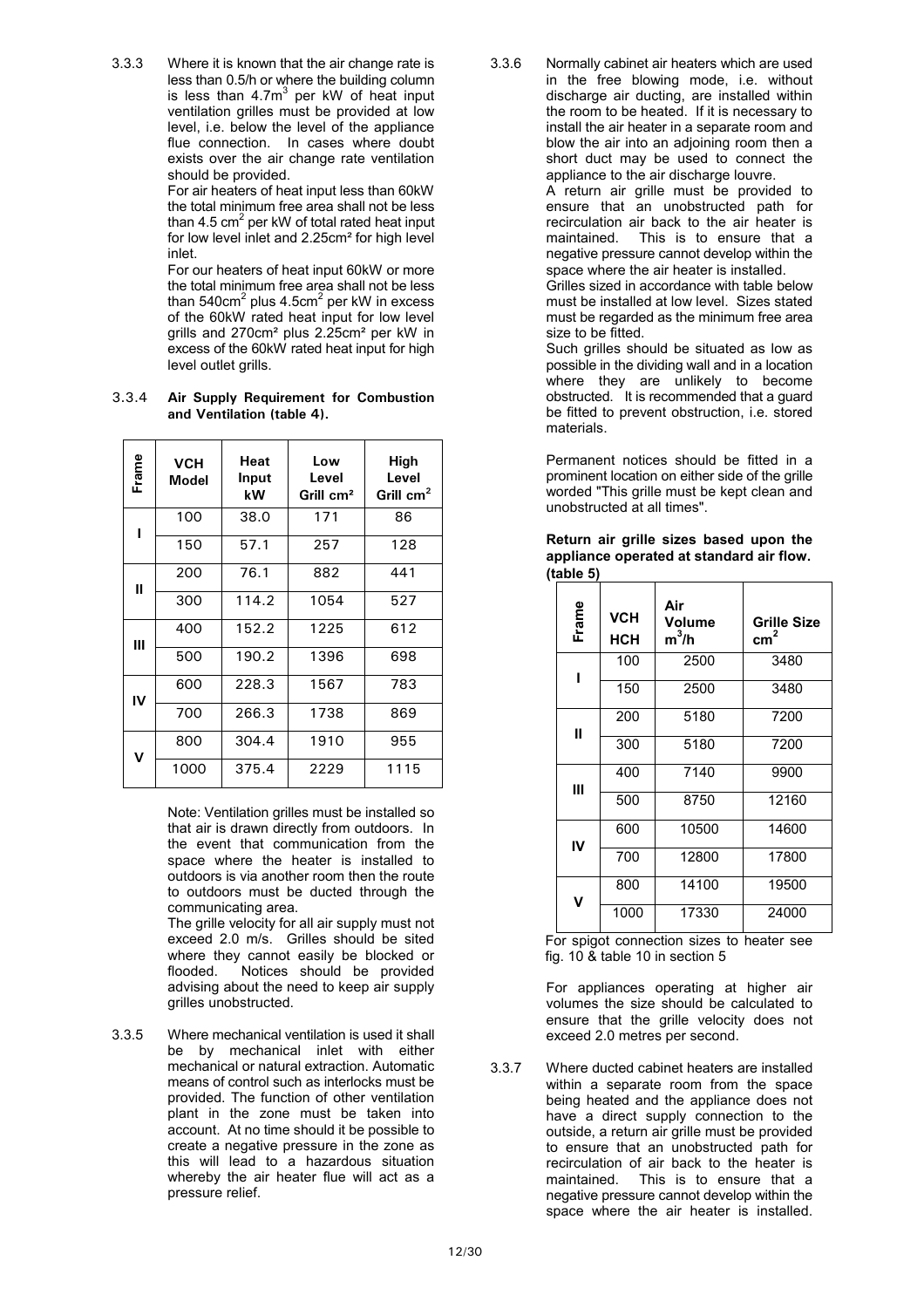### **4.0 Installation**

### 4.1 **Location**

- 4.1.1 Ensure the structural elements of the building are adequate to carry the weight of the appliance and its ancillary components, i.e. the flue system, and that the surface on which the heater is located is level in all plains and non-combustible.
- 4.1.2 Sufficient space must be maintained around the heater for servicing and the appliance should not be sited where it may suffer damage, e.g. fork lift trucks or traffic.
- 4.1.3 The location must also allow for fitting an effective flue system and for adequate clearance for the air supply, return air, circulation, gas and electrical supplies whilst providing good and safe working access.
- 4.1.4 When positioning the heater it is strongly advised that the lifting eyes are used. Adequate clearance from combustible materials must be maintained between the appliance and its flue system.

#### 4.2 **Heater clearances**

4.2.1 The following minimum clearances must be observed when installing the heater to enable easy maintenance of the heater:

### **Minimum clearance around a vertical heater (table 6)**

| šЯ         | Frame        | Front<br>$\star$           | αHΠ  | <b>RHS</b>                                                                                       | Rear | Top<br>$\ddot{*}$ |
|------------|--------------|----------------------------|------|--------------------------------------------------------------------------------------------------|------|-------------------|
| 100        | I            | 800                        | 500  | 500                                                                                              | 500  | 1200              |
| 150        |              | 800                        | 500  | 500                                                                                              | 500  | 1200              |
| 200        | $\mathbf{I}$ | 800                        | 500  | 500                                                                                              | 500  | 1500              |
| 300        |              | 800                        | 500  | 500                                                                                              | 500  | 1500              |
| 400        | Ш            | 900                        | 600  | 600                                                                                              | 600  | 1500              |
| 500        |              | 900                        | 600  | 600                                                                                              | 600  | 1500              |
| 600        | IV           | 1000                       | 800  | 800                                                                                              | 600  | 1750              |
| 700        |              | 1000                       | 800  | 800                                                                                              | 600  | 1750              |
| 800        | $\vee$       | 1000                       | 1000 | 1000                                                                                             | 2000 | 2000              |
| 1000       |              | 1000                       | 1000 | 1000                                                                                             | 2000 | 2000              |
| *<br>$***$ |              | Measured from front panel. |      | Measured from top of outlet nozzle<br>All dimensions in mm. Front is when looking at the burner. |      |                   |

4.2.2 The horizontal cabinet heater (HCH) must be suspended as illustrated in figure 5. When suspending the horizontal units, ensure the structural elements of the building are adequate to carry the weight of the appliance and its ancillary components (e.g. : flue system, duct system, ...). Unit may only be suspended by means of a frame on which the unit must be installed. It is strictly forbidden to make use of the fixation eyes to suspend the unit!

When unit is installed as a duct heater, the duct connections must be installed as described in § 5.5.3. Ensure the dimensions of inlet & outlet duct are the same.

When the air intake is installed without a grille at the back side of the unit, ensure that a protection grille IP20 is installed to avoid the penetration of objects into the blower compartment.

#### **Figure 5** :



#### **Minimum clearance around a horizontal heater (table 7)**

| 공모   | Frame                       | front* | Rear<br>side | Bottom | Top  |
|------|-----------------------------|--------|--------------|--------|------|
| 100  |                             | 800    | 500          | 500    | 500  |
| 150  |                             | 800    | 500          | 500    | 500  |
| 200  | Ш                           | 800    | 500          | 500    | 500  |
| 300  |                             | 800    | 500          | 500    | 500  |
| 400  | Ш                           | 900    | 600          | 600    | 600  |
| 500  |                             | 900    | 600          | 600    | 600  |
| 600  |                             | 1000   | 600          | 800    | 800  |
| 700  | IV                          | 1000   | 600          | 800    | 800  |
| 800  | V                           | 1000   | 2000         | 1000   | 1000 |
| 1000 |                             | 1000   | 2000         | 1000   | 1000 |
|      | * Measured from front panel |        |              |        |      |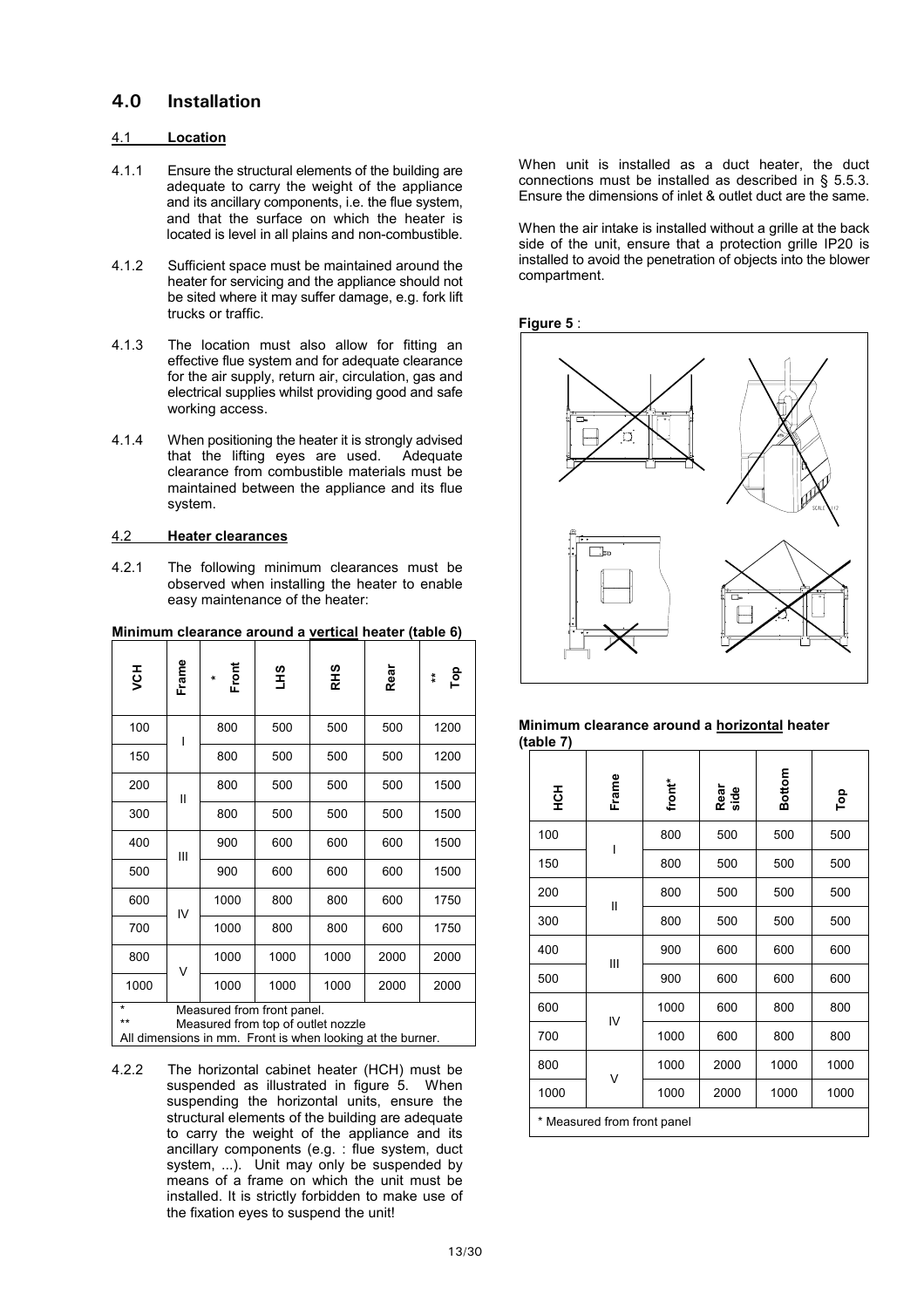### **4.3 Flue**

4.3.1 Ambi-Rad cabinet heaters must be connected to a flue system venting the products of combustion directly to outdoors.

> Flue systems must be installed in accordance with the rules in force taking into account the location of flue termination relative to the construction elements of the building, i.e. windows, roof levels, etc., and in accordance with statutory requirements.

4.3.2 Ambi-Rad recommend that appliances are connected to individual flues sized in accordance with the diameter appropriate to the appliance flue connection socket. Flues must be terminated with an approved terminal fitting.

### **Attention : ensure that the connection of the flue to the cabinet heater is completely air tight or sealed**.

- 4.3.3 A minimum length of 2.0m is required to ensure a good flue draught condition.
- 4.3.4 Install the flue elbow or T-with drip pan directly into the appliance flue socket and<br>secure firmly using self tapping secure firmly using self tapping screws. Seal the joint with high temperature sealant or fibre glass rope and fire clay.
- 4.3.5 The use of twin wall flue should be considered if condensation in the flue system is a possibility.

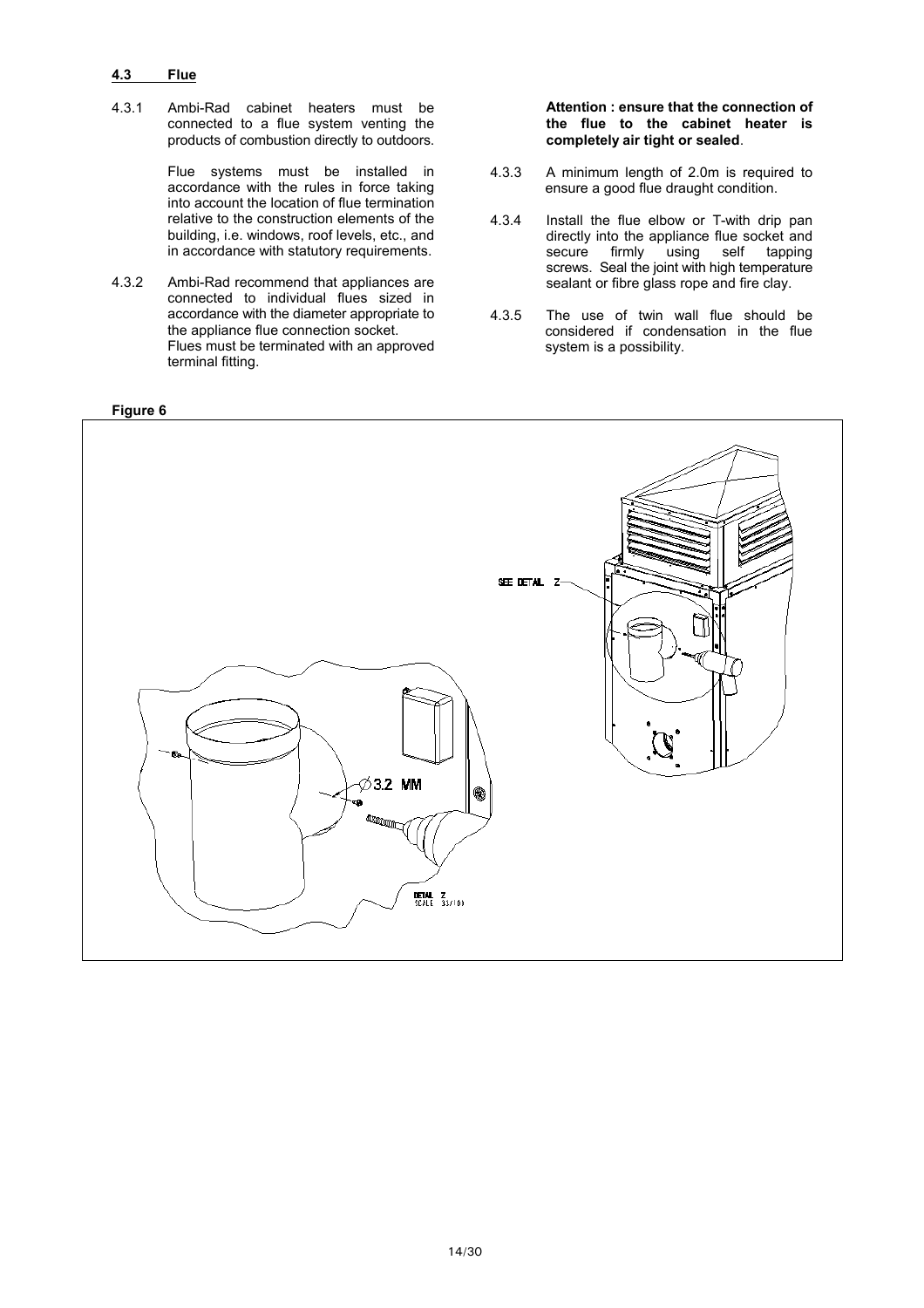#### **4.4 Free blowing nozzled Heaters**

4.4.1 **Nozzle boxes** (options 203 / 203.2) When the unit is ordered with option 203 or option 203.2 (nozzle boxes), the nozzle top plate is installed on the unit. The nozzle boxes are supplied loose and must be installed on the top plate of the heater.

Nozzle boxes :

Option 203 for VCH models or option

203.2 for HCH models (see also fig. 7). The nozzle boxes (\*) are supplied loose and must be installed on the top plate of the heater as shown in figure 7. Each nozzle box must be correctly positioned in order to obtain the desired air distribution The louvers can be adjusted. It is forbidden to close all louvers at a time as overheating could occur. For safety reasons it is recommended to wear gloves & glasses when adjusting the louvers.

(\*) :Quantity of nozzle boxes & fixing screws 2 for type 100 & 150 + 4 fixing screws 3 for type 200 & 300 + 6 fixing screws 4 for type  $400 \rightarrow 1000 + 8$  fixing screws

It is recommended to fix the nozzle boxes to the top panel using 2 fixing screws. This will secure the nozzle boxes particularly when applied on horizontal units

### **Figure 7 : Nozzle box**



4.4.2 **Discharge plenum** (option 203.3) (figure 8) The discharge plenum is designed to be installed on top of the VCH series. When ordered with this option, the unit is delivered without top plate so that the discharge plenum can easily be pushed in the top outlet of the unit.

A plastic bag contains the needed fixing screws (qty 12 for the sizes 100 & 150 / qty 14 for the size 200 & 300 / qty 16 for the sizes 400 & 500 / qty 16 for the sizes 600 & 700 and qty 18 for the sizes 800 & 1000) (see fig. 8). The horizontal louvers may be adjusted from horizontal to vertical down blow to obtain proper deflection and air pattern.

For safety reasons, it is recommended to wear gloves and glasses when adjusting the louvers.

**Table 8a:** Number of horizontal louvers per side :

| <b>VCH</b> | $N^{\circ}$ of<br>sides | Hor. louvers |
|------------|-------------------------|--------------|
| 100/150    |                         |              |
| 200/300    |                         | з            |
| 400/500    |                         | 5            |
| 600/700    |                         | 3            |
| 800/1000   | $\overline{2}$<br>2     | 3<br>2x3     |

The different "Open/Closed" combinations of the louvers :

- during heating all louvers may be fully opened
- 1 fully open & 3 fully closed louvers (all directions)
- 2 fully open & 2 fully closed louvers (all directions)
- for protection of fan motor and proper heater operation do not close all louvers at a time
- a minimum of 2 open louvers per direction must always be respected

#### 4.4.3 **Vertical louvers** (option 207.1) (fig. 9)

The discharge plenum (option 203.3) can be equipped with vertical louvers thus enabling a horizontal deflection of the air (max.  $\pm$  150°). The vertical louver frame must be securely screwed in the openings (outlets) foreseen in the bottom and upper side of the plenum). When adjusting the vertical louvers wear gloves and glasses.

Closing all the vertical louvers at a time is forbidden as this could result into an air obstruction influencing the LC3 (maximum temperature thermostat).

The number of vertical louver assemblies, the vertical louvers and the fixing screws vary per model. **See table 8b below**.

| <b>VCH</b> | <b>Vertical</b><br><b>louvers</b><br>assy | <b>Vertical</b><br><b>louvers</b> | <b>Fixing</b><br><b>screws</b> |
|------------|-------------------------------------------|-----------------------------------|--------------------------------|
| 100/150    |                                           | 6                                 | 24                             |
| 200/300    |                                           | 8                                 | 24                             |
| 400/500    | 2<br>2                                    | 10<br>8                           | 24                             |
| 600/700    |                                           | 8                                 | 14                             |
| 800/1000   |                                           | 8<br>10                           | 36                             |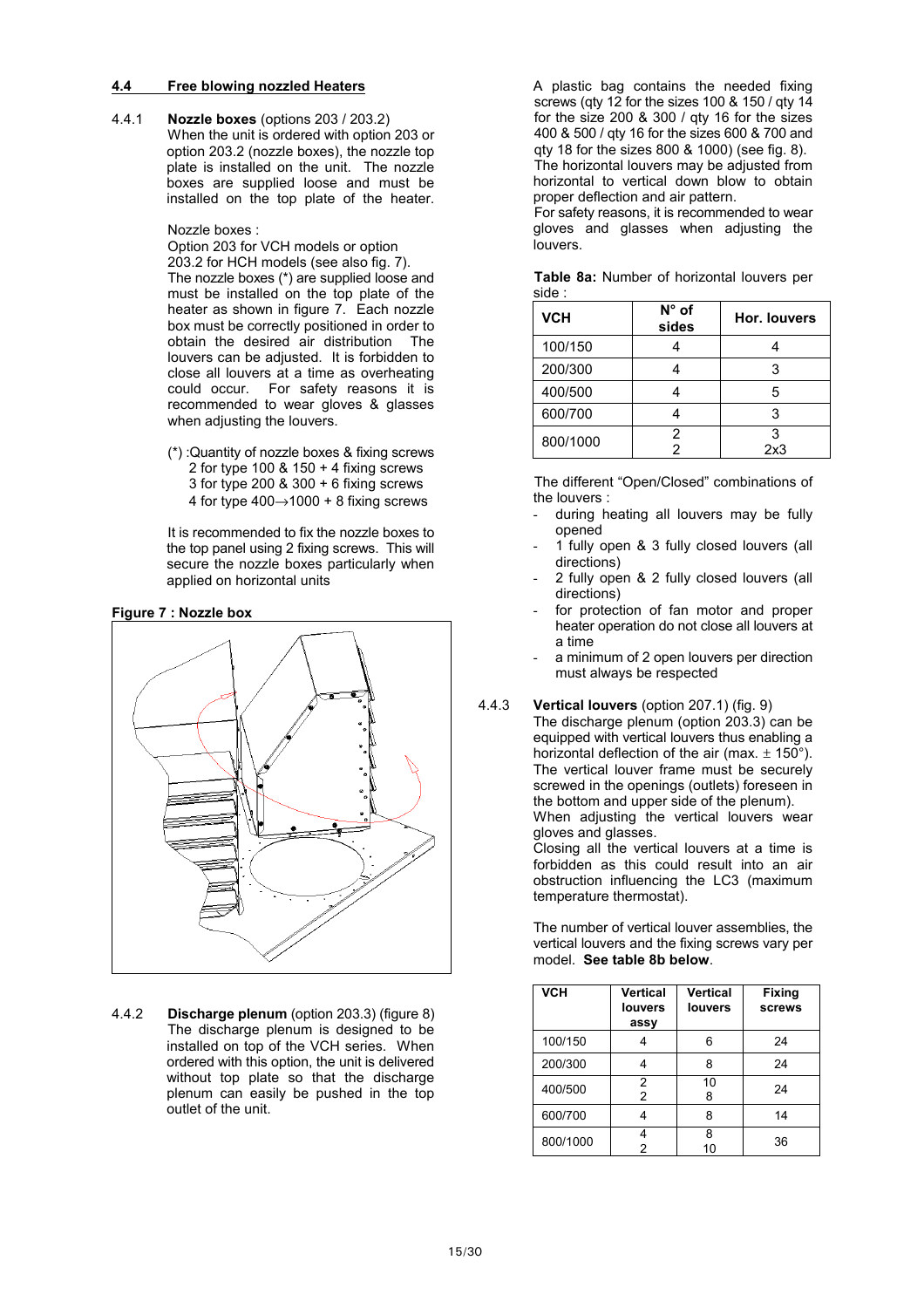

# **Figure 9 : Vertical louvres**

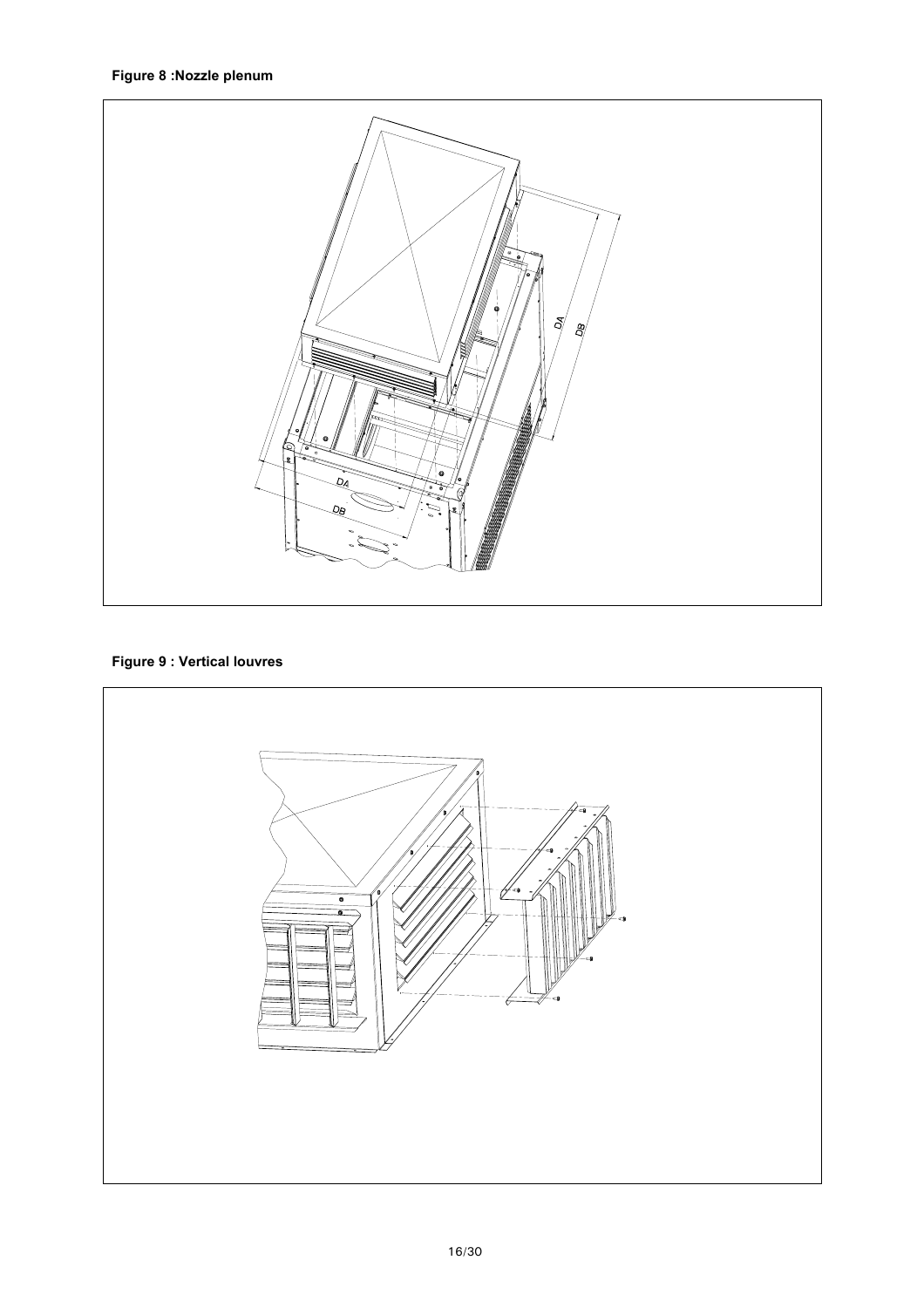#### **4.5 Ducted Heaters**

- 4.5.1 The Ambi-Rad ducted cabinet heater is designed to be used with discharge ducting. A positive seal should be made between any ducting and the air heater. A flexible connection is desirable to eliminate transmission of noise and to take account of thermal expansion.
- 4.5.2 Consideration should be given to the application of duct fittings directly connected to the appliance. Air outlet elbows, transitions etc. should be designed to ensure an unrestricted and turbulent free air flow. This requirement is to ensure than an even air temperature is maintained when leaving the appliance thus eliminating heat exchanger "hot-spots" and nuisance shutdown of the burner due to over heating.
- 4.5.3 Fig. 10 illustrates the principle and the method of fixing duct channels to the heater
	- duct channels must have adequate duct flanges to fit into the frame structure of the heater
	- the dimensions DA refer to the duct flange; the dimensions DB refer to the duct channel itself
	- duct flanges must be screwed to the frame structure; holes are provided in the frame

*Remark* : fig. 10 shows ducted air inlet fixation – same fixation method applies for ducted air outlet





**Attention must be given to the motor load when applying discharge ducting. Duct outlets must be adjusted when necessary to meet the values mentioned in table 9.**

| <b>Frame</b> | <b>Model</b>                       | <b>Nominal</b>     | Available outlet                                                     | <b>Motor load</b> | <b>Motor current</b>  | Voltage     |
|--------------|------------------------------------|--------------------|----------------------------------------------------------------------|-------------------|-----------------------|-------------|
|              |                                    | airflow<br>$m^3/h$ | static pressure<br>Pa                                                | (maximum)<br>(A)  | normal use (*)<br>(A) | (V)         |
|              | <b>Standard airflow conditions</b> |                    |                                                                      |                   |                       |             |
|              | 100/150                            | 2500               | 95                                                                   | 4.00              | 3.4                   | $230V - 1N$ |
| Ш            | 200/300                            | 5180               | 130                                                                  | 9.00              | 7.8                   | $230V - 1N$ |
|              | 400                                | 7140               | 125                                                                  | 3.20              | 2.3                   | $400V - 3N$ |
| Ш            | 500                                | 8750               | 150                                                                  | 5.08              | 3.7                   | $400V - 3N$ |
|              | 600                                | 10500              | 200                                                                  | 6.60              | 5.4                   | $400V - 3N$ |
| IV           | 700                                | 12800              | 250                                                                  | 8.50              | 8.4                   | $400V - 3N$ |
|              | 800                                | 14100              | 160                                                                  | 9.00              | 7.0                   | $400V - 3N$ |
| V            | 1000                               | 17330              | 250                                                                  | 11.50             | 11.0                  | $400V - 3N$ |
|              |                                    |                    |                                                                      |                   |                       |             |
|              |                                    |                    | High airflow conditions (when option 403 is applied)                 |                   |                       |             |
| Frame III    | 400                                | 8750               | 150                                                                  | 5.08              | 3.7                   | $400V - 3N$ |
| Frame IV     | 600                                | 12800              | 250                                                                  | 8.50              | 8.4                   | $400V - 3N$ |
| Frame V      | 800                                | 17330              | 230                                                                  | 11.50             | 11.0                  | $400V - 3N$ |
|              |                                    |                    |                                                                      |                   |                       |             |
|              |                                    |                    | High outlet static pressure conditions (when option 404 is applied)) |                   |                       |             |
| Frame III    | 400                                | 7140               | 205                                                                  | 5.08              | 3.7                   | $400V - 3N$ |
| Frame IV     | 600                                | 10500              | 350                                                                  | 8.50              | 8.4                   | $400V - 3N$ |
| Frame V      | 800                                | 14100              | 330                                                                  | 11.50             | 11.0                  | $400V - 3N$ |

(\*) Current is measured in cold air conditions (heating off) while unit is working at standard air flow. However, measuring motor current of 10% lower than the figures mentioned in table 9, means that the air flow will be lower and the  $\Delta T$  higher. In this case overheating can occur. To avoid this problem, larger outlets must be provided. In case motor current is greater than the maximum motor load (mentioned in table 9) duct outlet openings must be decreased so that motor load becomes lower.

We strongly recommend respecting the figures given in table 9.

#### **Table 9**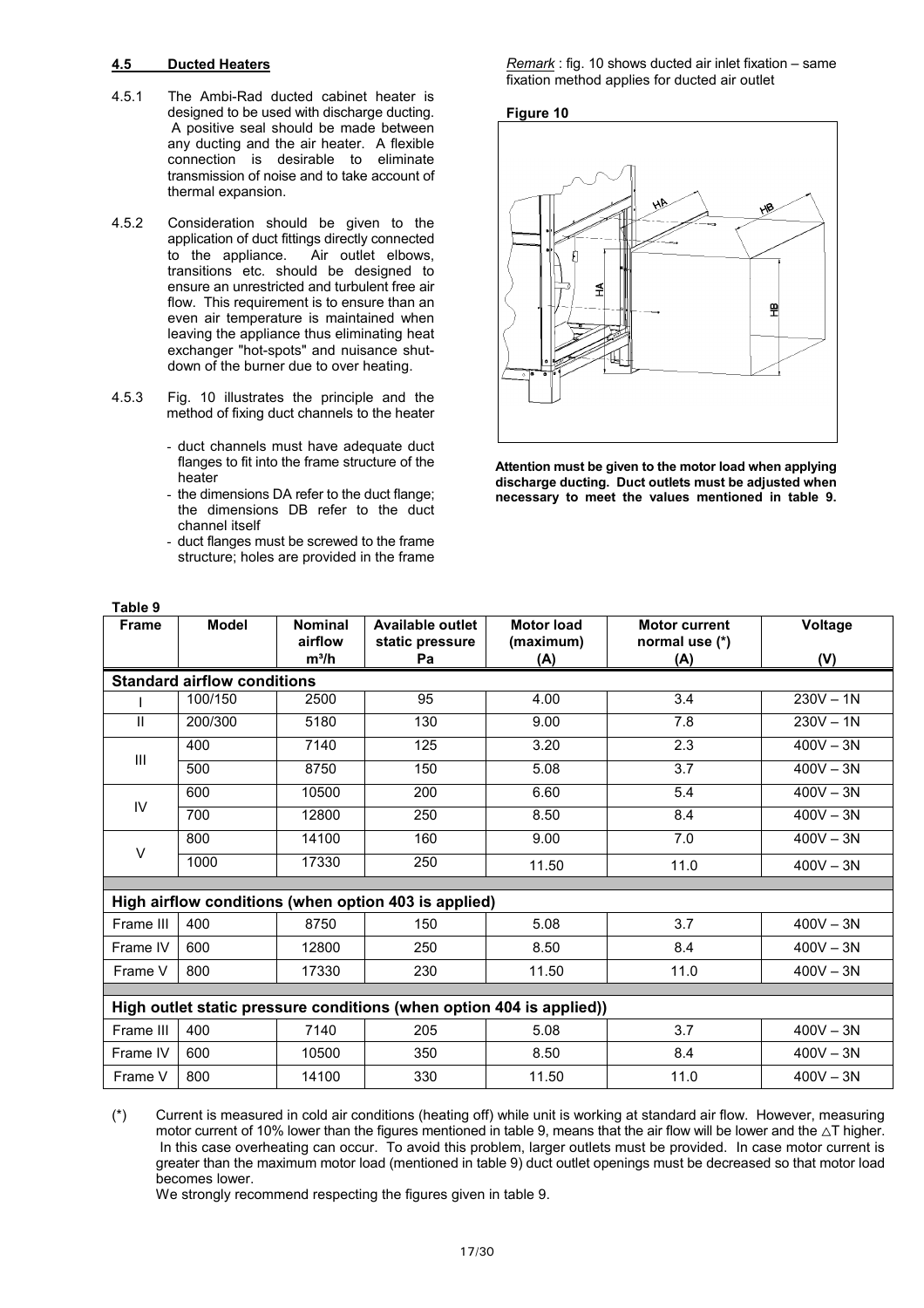4.5.4 Ducted air **outlet** on VCH/HCH units  $(=$  std. option 206.1) In this situation, the unit is delivered without nozzle boxes (option 203) or outlet discharge plenum (option 203.3). The duct channels must be connected to the

air outlet(= on top of the heater for vertical model or at the left side of the heater for horizontal models). Respect the dimensions for the duct air outlet (DA) and for the flange (DB) as indicated in table 10a & 10b.

#### **Table 10a (refer to fig. 10) : duct dimensions required for ducted outlet on VERTICAL model (VCH)**

|       | <b>VERTICAL MODEL VCH</b> |       |                                     |                                    |       |  |  |
|-------|---------------------------|-------|-------------------------------------|------------------------------------|-------|--|--|
| Frame | Model                     |       | Duct flange dimensions<br>$DA$ (mm) | Duct channel dimensions<br>DB (mm) |       |  |  |
|       |                           | Width | <b>Depth</b>                        | Width                              | Depth |  |  |
|       | 100/150                   | 761   | 509                                 | 721                                | 469   |  |  |
| Ш     | 200/300                   | 761   | 755                                 | 721                                | 715   |  |  |
| Ш     | 400/500                   | 691   | 1054                                | 651                                | 1014  |  |  |
| IV    | 600/700                   | 1082  | 1201                                | 1042                               | 1161  |  |  |
|       | 800/1000                  | 1082  | 1400                                | 1042                               | 1360  |  |  |

### **Table 10b (refer to fig. 10) : duct dimensions required for ducted outlet on HORIZONTAL model (HCH)**

| Frame | Model    |        | Duct flange dimensions<br>DA (mm) | <b>Duct channel dimensions</b><br>DB (mm) |       |
|-------|----------|--------|-----------------------------------|-------------------------------------------|-------|
|       |          | Heigth | Depth                             | Heigth                                    | Depth |
|       | 100/150  | 761    | 509                               | 721                                       | 469   |
| Ш     | 200/300  | 761    | 755                               | 721                                       | 715   |
| Ш     | 400/500  | 691    | 1054                              | 651                                       | 1014  |
| IV    | 600/700  | 1082   | 1201                              | 1042                                      | 1161  |
|       | 800/1000 | 1082   | 1400                              | 1042                                      | 1360  |

Attention must be given to the motor load when applying discharge ducting. Duct outlets must be adjusted when necessary to meet the values mentioned in table 9.

### 4.5.5 **Ducted air inlet on VCH/HCH units**

The unit is designed so that it can be installed with inlet air ducts. Vertical units : Option  $541.1$  = left Option  $541.2$  = right Option  $541.3$  = rear Horizontal units : Option  $541.4$  = end Option  $541.5 =$  top Option  $541.6$  = rear Option 541.7 = bottom

To enable free blowing of the air into the blower system, **it is forbidden to install air** baffles or elbows in the last part ( $\pm$ 0.75m) **of the duct connected to the heater.** Respect the normal motor current as shown in table 9 as a normal motor current guarantees a normal air flow and a normal  $\triangle \mathsf{T}$ . Respect dimensions for duct air inlet (DA) and for the flange (DB) as indicated in table 11a & 11b **Attention : Never install the inlet air ducts in combination with the standard protection air inlet grille. This situation may constitute a hazard & jeopardise all warranties.**

#### **Table 11a (refer to fig. 10)**

| <b>Frame</b>  | Model    | Option                        | Duct flange dimensions<br>$DA$ (mm) |       | Duct channel dimensions DB<br>(mm) |       |
|---------------|----------|-------------------------------|-------------------------------------|-------|------------------------------------|-------|
|               |          |                               | Height                              | Width | Height                             | Width |
|               | 100/150  | 541.1 (left<br>541.2 (right)  | 441                                 | 509   | 401                                | 469   |
|               |          | 541.3 (rear)                  | 441                                 | 761   | 401                                | 721   |
| $\mathbf{II}$ | 200/300  | 541.1 (left)<br>541.2 (right) | 512                                 | 755   | 472                                | 715   |
|               |          | 541.3 (rear)                  | 512                                 | 761   | 472                                | 721   |
| III           | 400/500  | 541.1 (left)<br>541.2 (right) | 596                                 | 1054  | 556                                | 1014  |
|               |          | 541.3(rear)                   | 596                                 | 691   | 556                                | 651   |
| IV            | 600/700  | 541.1 (left)<br>541.2 (right) | 707                                 | 1201  | 667                                | 1161  |
|               |          | 541.3 (rear)                  | 707                                 | 1082  | 667                                | 1042  |
| V             | 800/1000 | 541.1 (left)<br>541.2 (right) | 596                                 | 1400  | 556                                | 1360  |
|               |          | 541.3 (rear)                  | 596                                 | 1082  | 556                                | 1042  |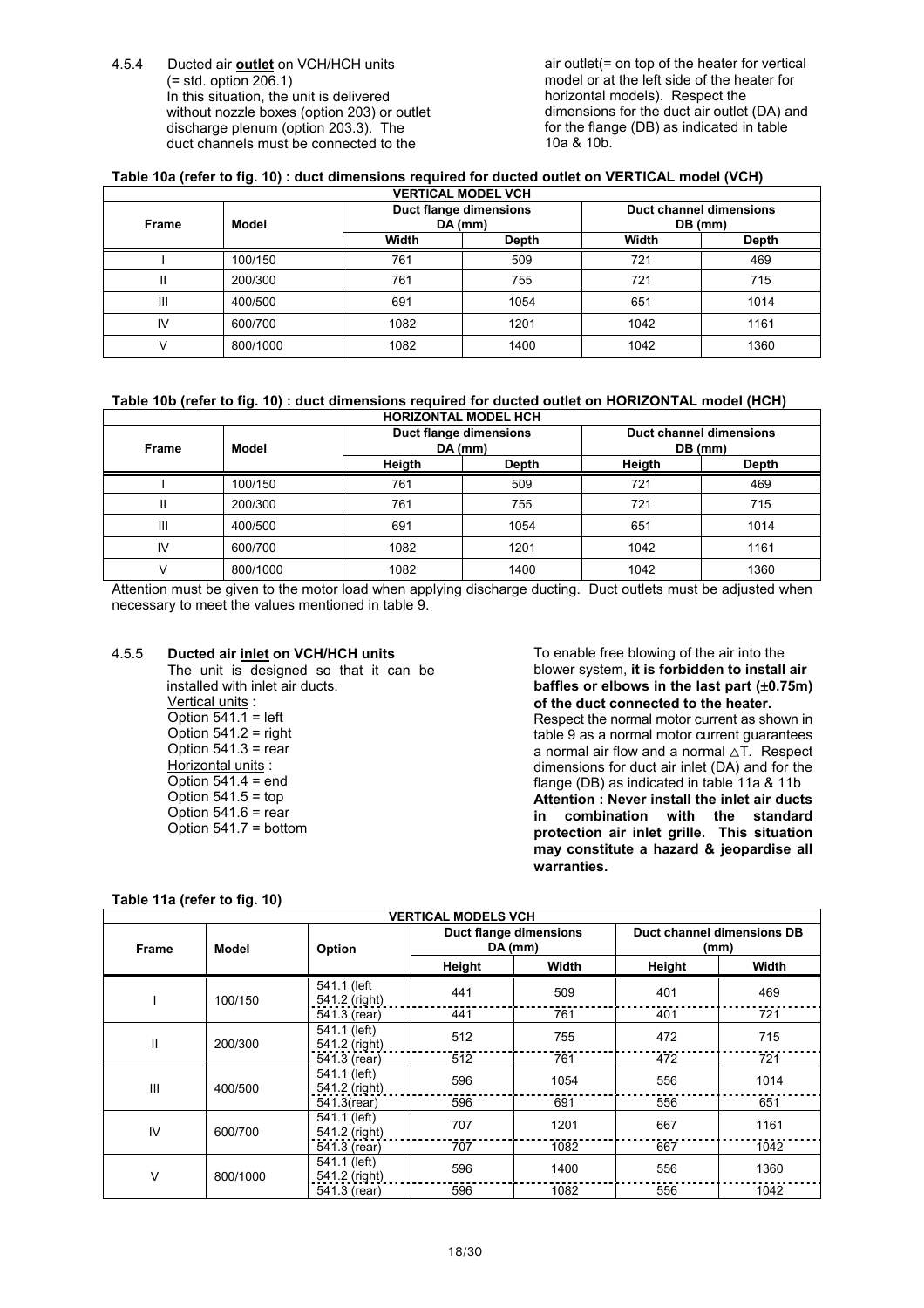|              | <b>HORIZONTAL MODELS HCH</b> |                                           |                         |                                   |                                           |       |  |  |
|--------------|------------------------------|-------------------------------------------|-------------------------|-----------------------------------|-------------------------------------------|-------|--|--|
|              |                              |                                           |                         | Duct flange dimensions<br>DA (mm) | <b>Duct channel dimensions</b><br>DB (mm) |       |  |  |
| <b>Frame</b> | <b>Model</b>                 | Option                                    | Height (1)<br>Depth (2) | Width                             | Height (1)<br>Depth (2)                   | Width |  |  |
|              |                              | $\frac{1}{541.5}$ (top)<br>541.7 (bottom) | 509                     | 441                               | 469                                       | 401   |  |  |
|              | 100/150                      | 541.6 (rear)                              | 761                     | 441                               | 721                                       | 401   |  |  |
|              |                              | 541.4 (end)                               | 761                     | 509                               | 721                                       | 469   |  |  |
|              |                              | 541.5 (top)<br>541.7 (bottom)             | 755                     | 512                               | 715                                       | 472   |  |  |
| $\mathbf{I}$ | 200/300                      | 541.6 (rear)                              | 761                     | 712                               | 721                                       | 672   |  |  |
|              |                              | 541.4 (end)                               | 761                     | 755                               | 721                                       | 715   |  |  |
|              |                              | 541.5 (top)<br>541.7 (bottom)             | 1054                    | 596                               | 1014                                      | 556   |  |  |
| III          | 400/500                      | 541.6 (rear)                              | 1054                    | 596                               | 1014                                      | 556   |  |  |
|              |                              | 541.4 (end)                               | 691                     | 1054                              | 651                                       | 1014  |  |  |
|              |                              | 541.5 (top)<br>541.7 (bottom)             | 1201                    | 707                               | 1161                                      | 667   |  |  |
| IV           | 600/700                      | 541.6 (rear)                              | 1082                    | 707                               | 1042                                      | 667   |  |  |
|              |                              | 541.4 (end)                               | 1082                    | 1201                              | 1042                                      | 1161  |  |  |
|              |                              | $\sqrt{541.5}$ (top)<br>541.7 (bottom)    | 1400                    | 596                               | 1360                                      | 556   |  |  |
| $\vee$       | 800/1000                     | 541.6 (rear)                              | 1082                    | 596                               | 1042                                      | 556   |  |  |
|              |                              | 541.4 (end)                               | 1082                    | 1400                              | 1042                                      | 1360  |  |  |

(1) : Depth : top/bottom

(2) : Height : end/rear

The filter elements can be replaced without removing the duct. The tables 12a & 12b on next page show the different possibilities and option numbers.





**<sup>4.5.6</sup> Air inlet via an air inlet duct with extra filter cabinet (option 501.x) (fig. 11).** The cabinet is equipped with sliding rails for installing the flat filter elements. EU4 panel filters (1") can be used.(1").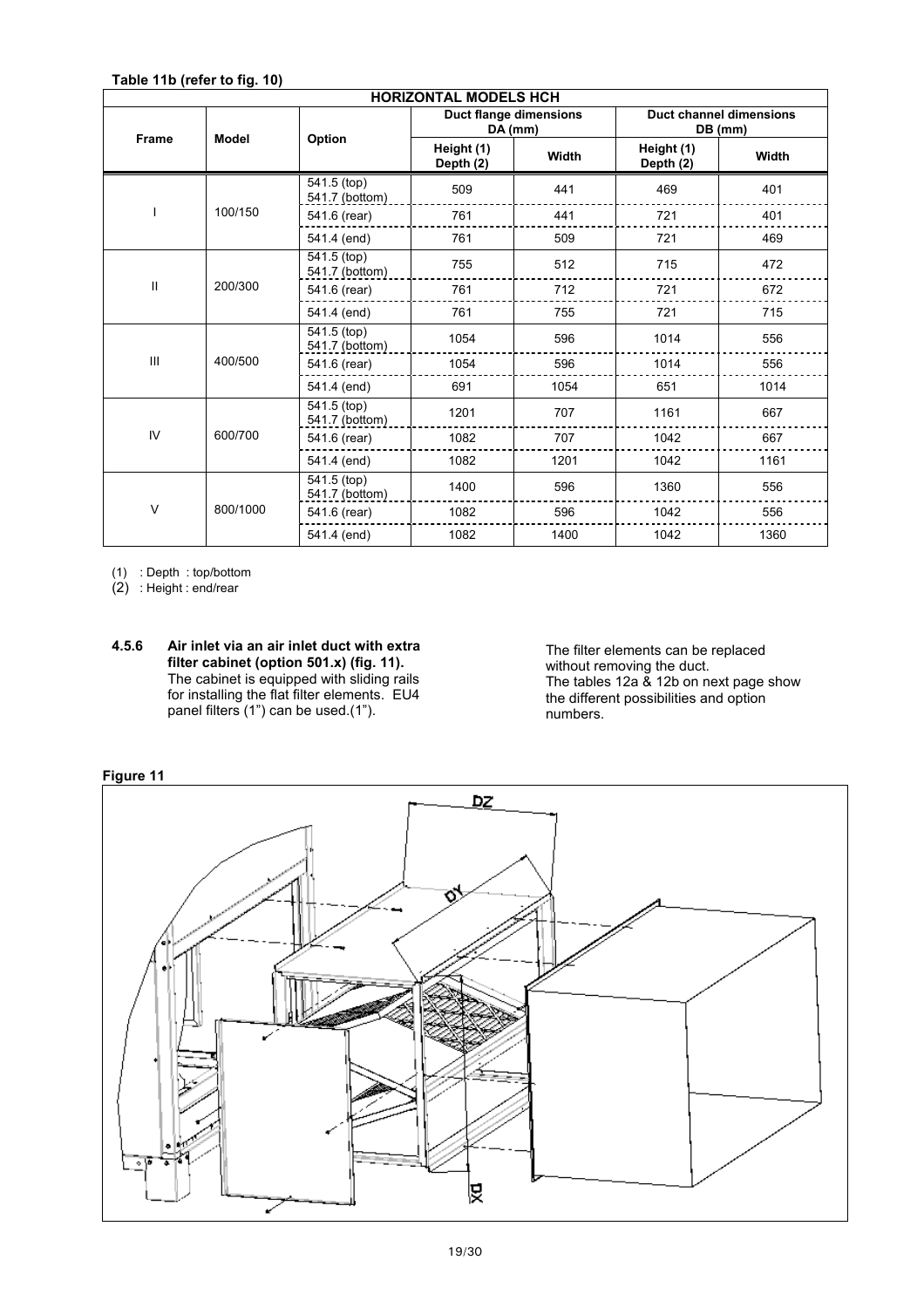#### **Table 12a**

|              | <b>VERTICAL MODEL</b> |               |          |                   |     |      |      |      |
|--------------|-----------------------|---------------|----------|-------------------|-----|------|------|------|
| <b>Frame</b> | Model                 | <b>Option</b> | Location | <b>Dimensions</b> | Qty | DX   | DY   | DZ   |
|              |                       |               |          | (mm)              |     | (mm) | (mm) | (mm) |
|              | 100/150               | 501.7         | Rear     | 622x394           | 2   | 443  | 763  | 466  |
|              | 200/300               | 501.7         | Rear     | 622x394           | ິ   | 514  | 763  | 471  |
| Ш            | 400/500               | 501.7         | Left     | 495x495           | 6   | 598  | 1056 | 465  |
| IV           | 600/700               | 501.7         | Left     | 495x495           | 6   | 709  | 1203 | 560  |
|              | 800/1000              | 501.7         | left     | 622x495           | 6   | 598  | 1402 | 567  |

### **Table 12b**

|              | <b>HORIZONTAL MODEL</b> |        |          |                   |     |      |      |            |
|--------------|-------------------------|--------|----------|-------------------|-----|------|------|------------|
| <b>Frame</b> | Model                   | Option | Location | <b>Dimensions</b> | Qty | DX   | DY   | DZ<br>(mm) |
|              |                         |        |          | (mm)              |     | (mm) | (mm) |            |
|              | 100/150                 | 501.8  | End      | 622x394           |     | 763  | 511  | 176        |
|              | 200/300                 | 501.8  | End      | 622x394           |     | 763  | 757  | 446        |
| Ш            | 400/500                 | 501.8  | End      | 495x495           | 6   | 693  | 1056 | 454        |
| I٧           | 600/700                 | 501.8  | End      | 495x495           | 6   | 1084 | 1203 | 502        |
|              | 800/1000                | 501.8  | end      | 622x495           | 6   | 1084 | 1402 | 502        |

**4.6 Filters** (options 501.1 / 502.1) (fig. 12) **(only for vertical heater model VCH)** The cabinet heaters can be equipped with panels with sliding rails for filter elements (= option 501.1)

EU4 panel filter (1") can be fitted to this heater (option 502.1). We refer to table 13a/13b for more details.

Filters must be inspected on a regular basis as dirty filters can affect the safe working of the unit.

| гтаны | MOUGI       | Locauon | uuy            | <b>DIIII (IIIIIII)</b> |
|-------|-------------|---------|----------------|------------------------|
|       | 100         | side    | 0              | no filters             |
|       | 150         | rear    | 1              | 394x622                |
| Ш     | 200         | side    | $\overline{2}$ | 394x622                |
|       | 300         | rear    | 1              | 394x622                |
| Ш     | 400         | side    | 2x2            | 495x394                |
|       | 500         | rear    | 1              | 495x622                |
|       | 600         | side    | 2x2            | 495x495                |
| IV    | 700         | rear    |                | 495x495<br>495x394     |
|       |             | side    | 2x2            | 495x622                |
| v     | 800<br>1000 | rear    | 2              | 495x394                |
|       |             | front   | 1              | 495x622                |

#### **Table 13a** : **Panel filters for vertical units Frame Model Location Qty**

For safety reasons it is recommended to wear gloves & glasses when inspecting the filters. Dirty filters should be carefully handled and must be packed in plastic bags – never throw them in the usual dustbin.

#### **Attention**

**It is forbidden to use filters with standard air intake panels. The pressure drop would become too high resulting into overheating of the heater.**

| Frame | Mod         | Location    | Qty            | Dim (mm)   |
|-------|-------------|-------------|----------------|------------|
|       | 100         | right (end) | 1              | 394x622    |
|       | 150         | top         | 0              | no filters |
| П     | 200         | right       | 2              | 394x622    |
|       | 300         | top         | 1              | 394x622    |
|       |             | right       |                | 394x495    |
| Ш     | 400<br>500  |             |                | 622x495    |
|       |             | top         | $\overline{2}$ | 394x495    |
| IV    | 600         | top         | 2              | 495x495    |
|       | 700         | right (end) | 4              | 495x495    |
|       |             | top         | 2              | 495x622    |
| v     | 800<br>1000 | front       | 1              | 495x622    |
|       |             | right (end) | 4              | 495x622    |

### **Table 13b : Panel filters for horizontal units**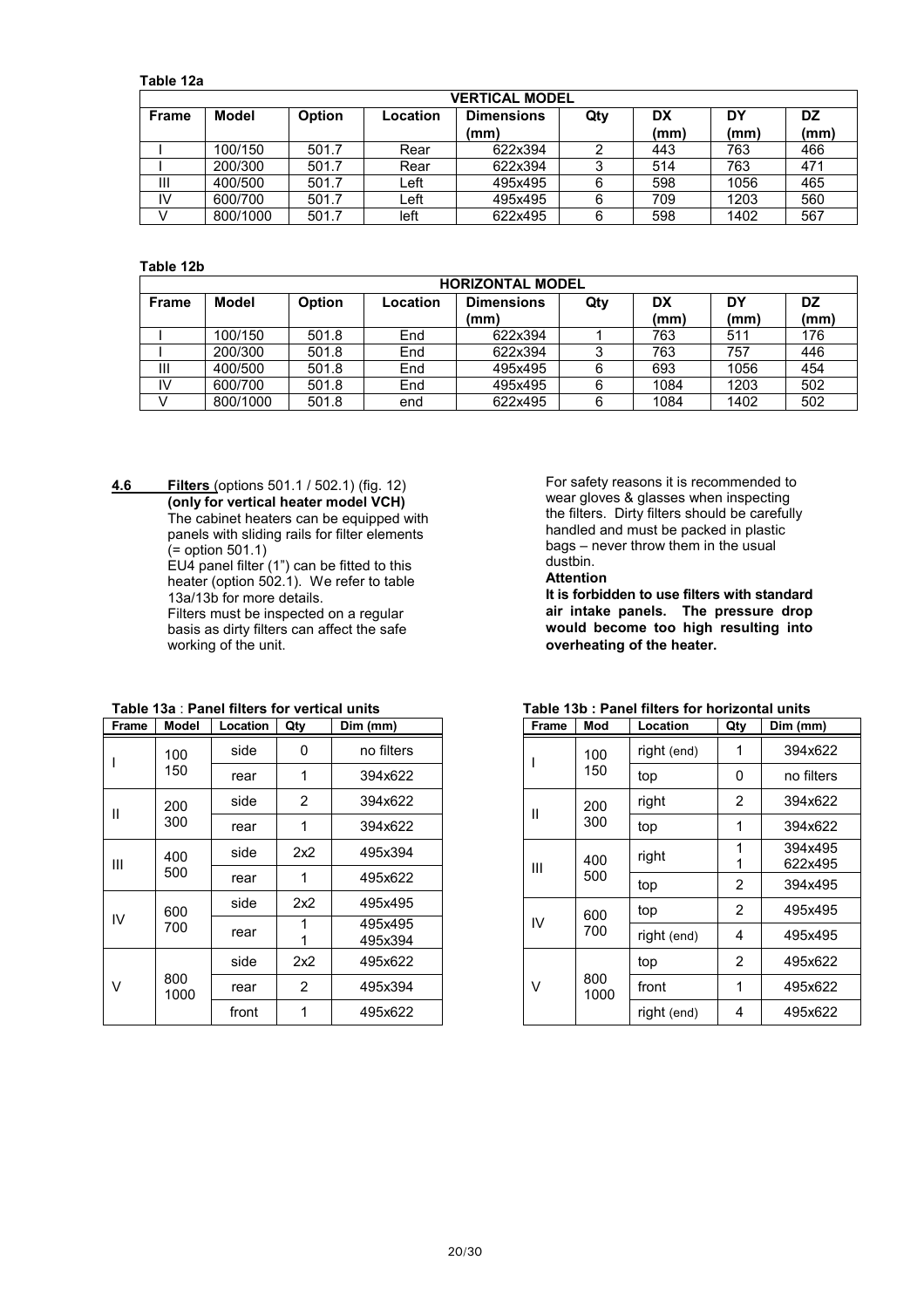

**Figure 13a : Overview of the VCH options**



**Note :** When filters (option 502.1) are required, then the standard air intake panels must be replaced by the panels included in option 501.1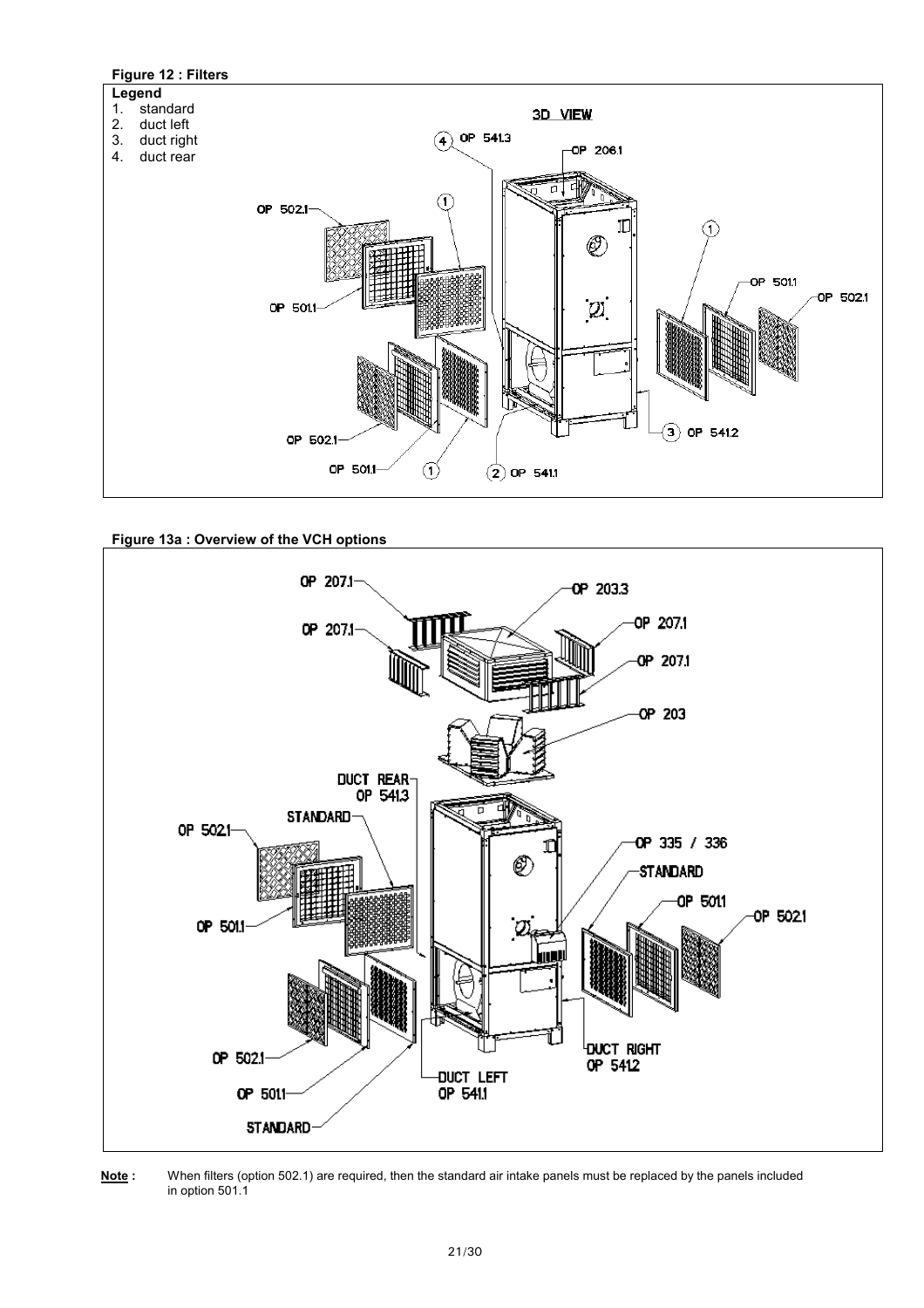

**Note : When the option 541.4 (ducted inlet end) is required, the standard perforated end panel is not required**

### **4.7 Controls**

- 4.7.1 Vertical heaters are supplied with a prewired control panel (= option 910.2), comprising :
	- 1. time control
	- 2. day/night temperature control
	- 3. heat-vent facility

Horizontal heaters are supplied with a remote panel.

Refer also to § 4.2 'Electrical connections'.

### **5.0 Commissioning**

5.1 Only suitably trained personnel or specialist commissioning engineers should be used to carry out the commissioning of the installed equipment. Ensure that all relevant manuals and user instructions are available before the commissioning engineer proceeds.

> **Although the heater is test fired at the factory, each installation has a different set of site conditions. Therefore commissioning is very important.**

**Note: The heater should not just be switched on and left to function.**

The correct type of combustion analysis equipment, correctly calibrated, should be used at all times.

**Pre-Commissioning Checks**

**Always ensure electrical safety and soundness of the gas installation before commencing, then proceed with the following checks:-**

- (a) Ensure electrical supply has been switched off.
- (b) Ensure the gas supply is switched off. (c) Check that the heater has been
- installed on a suitable level base and is supported correctly with adequate clearance around the inlet grilles.
- (d) Fully open louvres on nozzled outlets or duct work grilles.
- (e) Ensure the flue system is adequately supported with correct termination and sealing of the joints.
- (f) Check that all heater panels are securely fastened and correctly fitted.
- (g) Locate gas sampling point and ensure this can be resealed on completion of commissioning.

| (h) | Check fan and limit stat              |                |  |
|-----|---------------------------------------|----------------|--|
|     | Fan off                               | $30^{\circ}$ C |  |
|     | Fan on                                | $60^{\circ}$ C |  |
|     | Overheat Limit                        | see table 14   |  |
|     | Ensure white button is pulled out and |                |  |
|     | red button has been reset.            |                |  |
|     |                                       |                |  |

- (i) Where applicable check pulley alignment and belt tension.
- (j) Test for earth continuity between the heater, control panels, burner and gas pipework.
- (k) Turn on the electrical supply and ventilation manual switch. The fan will start enabling the direction of the fan impeller to be verified.
- (l) Switch off electrical supply.
- (n) Sundar on discribut deppty:<br>(m) At the heater control panel or remote panel set the required positions of the thermostats and time clock.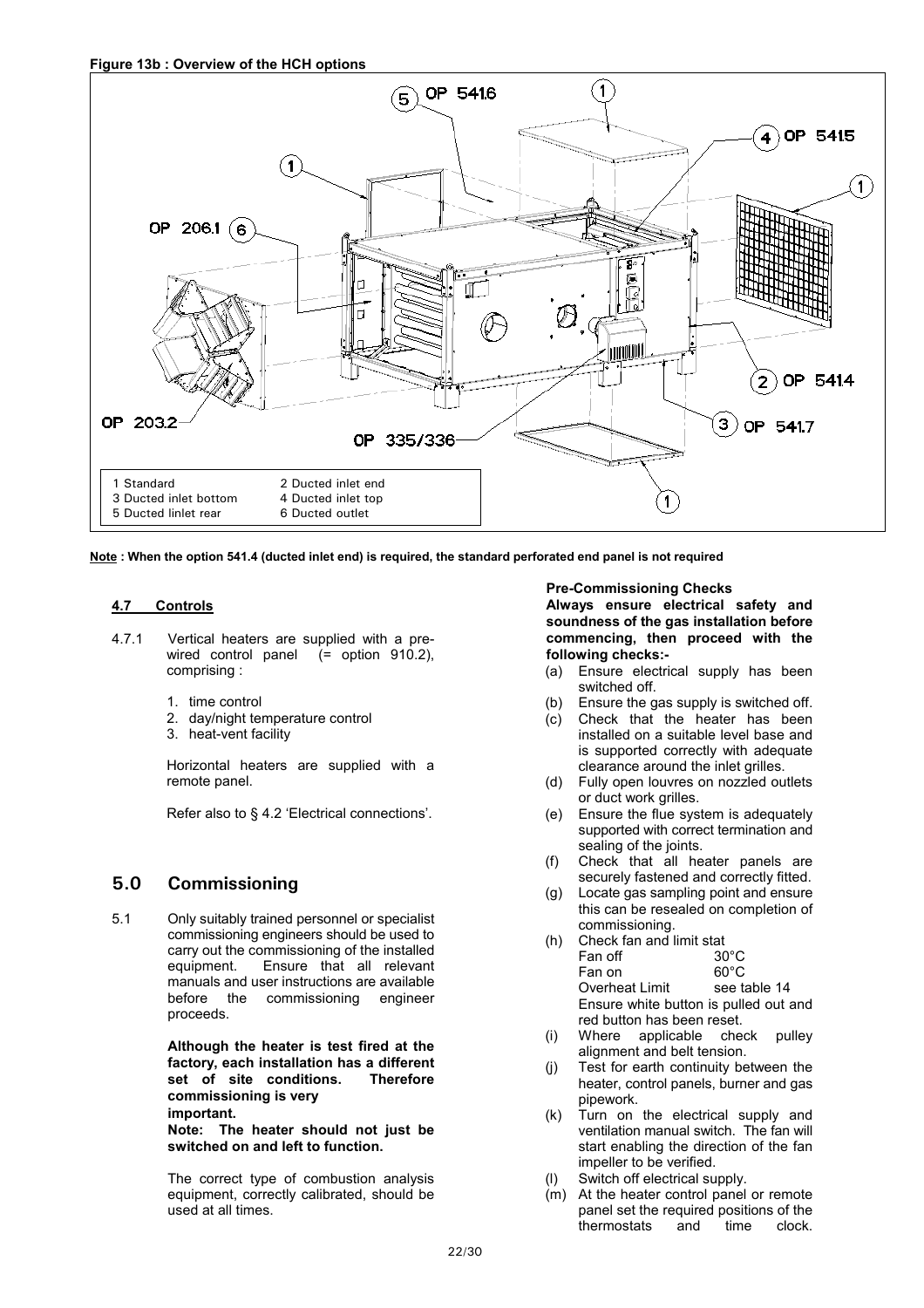**Table 14**

| IGNIG IT |                    |                 |  |  |  |  |
|----------|--------------------|-----------------|--|--|--|--|
| УСН/НСН  | Working point      | Switching       |  |  |  |  |
|          | $Rt$ 25°C          | point           |  |  |  |  |
| 100      | $+52^{\circ}$ C    | $100^{\circ}$ C |  |  |  |  |
| 150      | $+55^{\circ}$ C    | $100^{\circ}$ C |  |  |  |  |
| 200      | $+40^{\circ}$ C    | $90^{\circ}$ C  |  |  |  |  |
| 300      | $+51^{\circ}$ C    | $90^{\circ}$ C  |  |  |  |  |
| 400      | $+77^{\circ}$ C    | $100^{\circ}$ C |  |  |  |  |
| 500      | $+84^{\circ}$ C    | $100^{\circ}$ C |  |  |  |  |
| 600      | $+50^{\circ}$ C    | $90^{\circ}$ C  |  |  |  |  |
| 700      | $±53^{\circ}$ C    | $90^{\circ}$ C  |  |  |  |  |
| 800      | $\pm 52^{\circ}$ C | $90^{\circ}$ C  |  |  |  |  |
| 1000     | $\pm 60^{\circ}$ C | $90^{\circ}$ C  |  |  |  |  |

# **5.2 Commissioning Procedure**<br>**5.2.1** Do not proceed with this section

- Do not proceed with this section unless all parts of section 6.1.2 have been successfully completed. In the event that one part does not comply DO NOT PROCEED. Seek assistance from the supplier. Refer to the burner manual, supplied separately, ensuring all setting data is known before commencing.
	- (a) Turn on electrical supply and move switches at control point, heat/vent to 'heat' and on/off to 'on'.
	- (b) Check that burner goes through correct ignition sequence and goes to 'lock-out'.
	- (c) Switch on/off switch to the 'off' position. If the burner does not go to lock-out DO NOT PROCEED until the fault has been correctly identified and repaired.
	- (d) Switch on the gas supply and connect a suitable manometer to the test point on the burner prior to the combustion head.
	- (e) Switch on/off switch to the 'on' position and reset the control box from lock-out. The burner will start and a head gas pressure will be indicated on the manometer. Check this value is in line with the technical specification in section 2. If not adjust governor on gas valve accordingly. See burner manual accompanying this manual.
	- (f) Using approved and calibrated combustion analysis equipment measure the percentage  $CO<sub>2</sub>$ . CO, gross flue temperature and ambient temperature.
	- $(g)$  If the  $CO<sub>2</sub>$  levels do not correspond to the technical specification in section 2 adjust the primary air damper, more open for less  $CO<sub>2</sub>$  and more closed for more  $CO<sub>2</sub>$ , until the correct level has been obtained. The CO2 level on the site must be lower than 10% & higher than 8.5%.
	- (h) Re-check all readings and enter on the commissioning sheet.
	- (i) From readings calculate the net efficiency of the unit. This is not to be less than 84%.
	- (j) The operation of the fan/limit stat is checked as follows : **\*for types 100-300** (direct driven blowers) : by depressing and holding the main fan starter overload button. **\*for types 400-1000** (V-belt driven) : by removing the red wire of the fan stat.

This will stop the main fan without

stopping the burner. After 3 minutes the burner will stop.

- (k) If the burner has not stopped release the button and allow the main fan to cool down the heater. Then check the following:-
	- Fan & limit stat settings are correct. The bi-metal strip has not been
	- damaged. The bi-metal strip casing is not in contact with the heat exchanger body.
- (l) Adjust thermostats and time clocks to ensure that the burner operates when required by the controls.
- (m) Switch on/off switch to 'off'. The burner will stop. Note the time it takes for the fan to stop, approximately two minutes, thus ensuring the fan side of the fan/limit stat is operating correctly.
- (n) Complete the commissioning sheet and return a copy to the Service Department.

In the event of any problems occurring during the commissioning process which cannot be properly rectified please consult the Technical Department of Ambi-Rad Limited.

### **5.3 Commissioning Outlets**

For free standing heaters it is essential to ensure that the nozzled outlet louvres (discharge or plenum louvres) have been adjusted to the required angle of discharge and have been rotated to give the optimum distribution of air throughout the premises. Take care to avoid the short cutting of hot air back into the fan system, i.e. when installed close to a wall, as this can lead to a nuisance overheating condition.

Securely fix all nozzle outlets after final adjustments have been made.

Outlets for ducted systems are generally adjusted by the duct work commissioning engineer. On completion ensure that the static pressure at the top of the heater does not exceed that as quoted in the technical specification in section 2 of this manual This can be achieved by the use of a manometer taking a pressure reading in the plenum of the duct work. Also check the running current of the main fan motor.

If the duct work pressure is correct then the running current will be as quoted on the data plate. If the static pressure is too low this will be verified by a high running current which could lead to premature failure of the fan motor. Consequently, the duct work outlet grilles will have to be closed to increase the static pressure. If the static pressure is too high this will be verified by a low running current of the motor which could lead to overheating of the heater. The limiter will trip out. Consequently the duct grilles will have to be opened.

### **5.4 User Instructions**

- (a) Complete all commissioning data on the commissioning sheet.
- (b) Instruct end user in correct operation and function of heater and ancillary controls. Particular awareness should be made to start up and shut down of the equipment.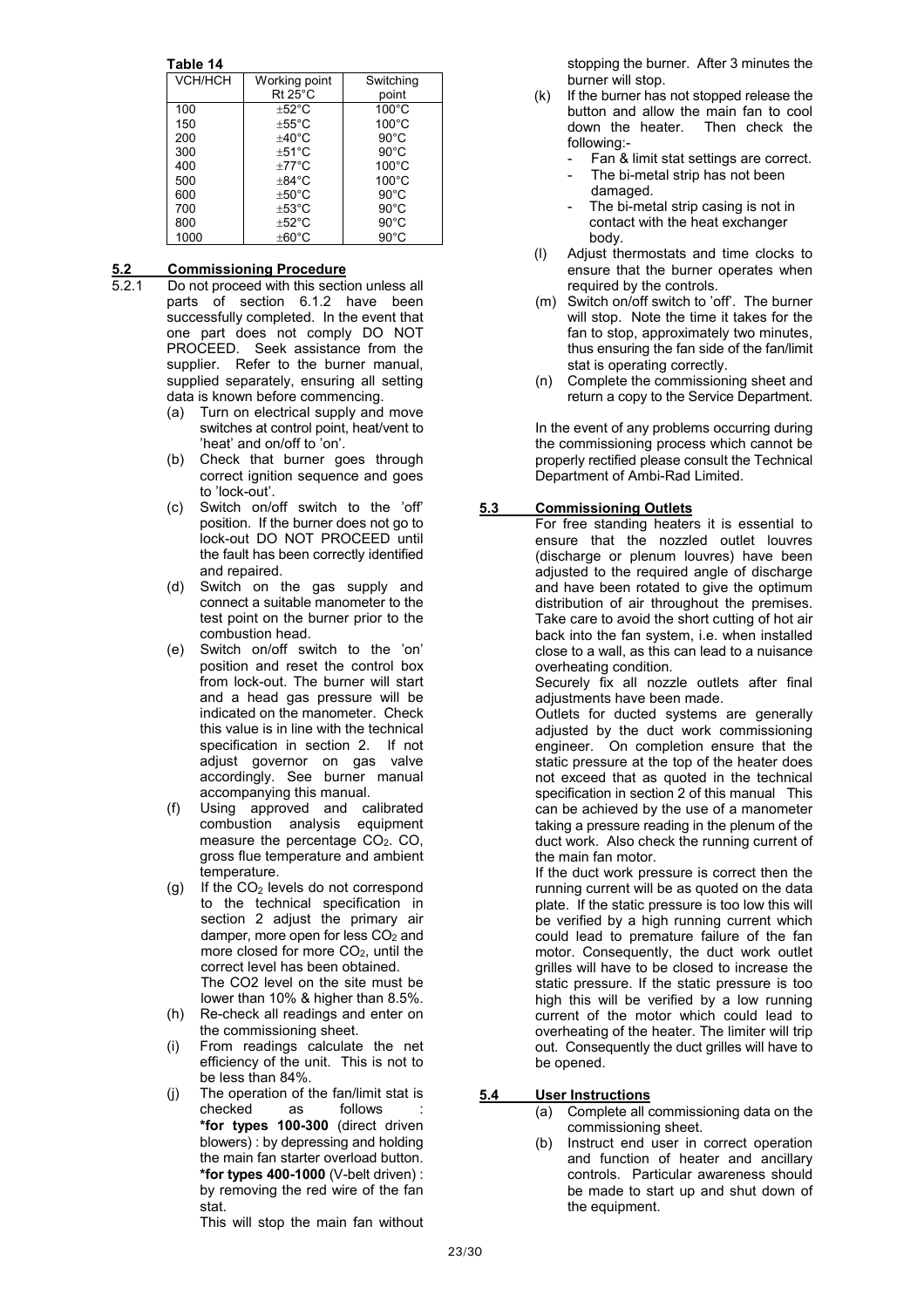- (c) Instruct on the safety features of the heater.
- (d) Hand over to the end user a copy of the 'User Instructions' complete with a copy of the commissioning sheet.
- (e) Advise on the need for regular servicing of the equipment. In particular that the fan belts will require tensioning after the first 100 hours of running.

### **6.0 Instructions for Servicing**

Servicing should be carried out on a regular basis (minimum once a year) by a suitably qualified engineer or fully trained competent personnel. More frequent servicing may be required dependent upon the environmental circumstances where the air heater is installed. Regular inspection is necessary, especially in dirty areas. Failure to undertake this servicing could lead to premature failure of various components and invalidation of the warranty for individual parts or the heater as a whole.

Only approved spares or replacement parts may be used. Failure to comply with requirement could lead to an unsafe condition within the heater and invalidate any warranty claim.

Reference should also be made to the appropriate burner manual accompanying this manual before the commencement of any work.

For safety reasons no service should commence before isolating both the electrical and gas supplies to the heater and the heater has been allowed to cool down until the heat exchanger is completely cold.

### **6.1 Frequency**

In order to maintain a safe, reliable and efficient operation of the heater we recommend that the following planned service maintenance programme is adopted by the end user. First 100 hours of use:- Inspect fan belts and retension if required.

### **After 3 months:-**

- (a) Visual inspection of outer panels<br>(b) Visual inspection of burner
- Visual inspection of burner
- (c) Clean and check position of ionisation and ignition probes.
- (d) Check operation of burner lock-out.
- (e) Check operation of safety overheat and device.

#### **After 6 months:**

- (a) Same as after 3 months
- (b) Carry out check on all combustion readings.

### **Annual inspection**

- (a) Same as after 6 months
- (b) Heat exchanger inspection and cleaning.
- (c) Burner maintenance.<br>(d) Main fan and motor.
- (d) Main fan and motor.<br>(e) Pulley and belts.
- Pulley and belts.
- (f) Flue. system
- $(q)$  Control panel and electrical connections.
- (h) Gas supply connections.

### **6.2 Procedures**

### **Heat Exchanger**

a) Access to the heat exchanger is made via the top rear panels, i.e. the panels opposite to the burner. Loosen the 8 hex head screws on the back panel of the heater and remove the panel.. The rear panel and heat shield can now be lifted off The cover plate over the end assembly will now be exposed and can be removed by undoing the brass nuts around the periphery of the cover, thus exposing all the heater exchanger tubes.

#### **Attention :**

#### **For safety reasons it is forbidden to remove the explosion relief panel and its 4 bolts and springs.**

Inspect for deposits and clean, using a strong flue brush suitable for 51mm diameter tubes. The loose deposits can now be vacuumed up using an industrial vacuum cleaner. During the inspection of these parts the deposit can also be vacuumed out.

b) Remove the burner to inspect and clean the combustion chamber.

The whole of the heat exchanger and combustion chamber should be given a good inspection ensuring there are no splits, rackcs or severe distortion. **If the condition of either the heat exchanger or the combustion chamber gives cause for concern please notify the end user and the Ambi-Rad UK Limited Service Department immediately.**

Replace access cover plate ensuring the new gasket material is used. The outer panels can also be replaced

Retighten the hex screws on the top of the heater.

When removing side panels (qty 2 for models  $100 \rightarrow 500$  & gty 4 for the models 600  $\rightarrow 1000$ ) be aware that the inner skin plate of the side panels has a 90° air deflector being very important for the good operation (efficiency) of the heater. Be careful not to remove or damaging the air deflector. The location of the fixing holes in the side panels ensures an exact position of the air deflector even after removing the side panels.

#### **Burner Maintenance**

Remove the burner from the heater and carry out the following procedures:-

(a) Clean burner head with a stiff brush, removing any deposits.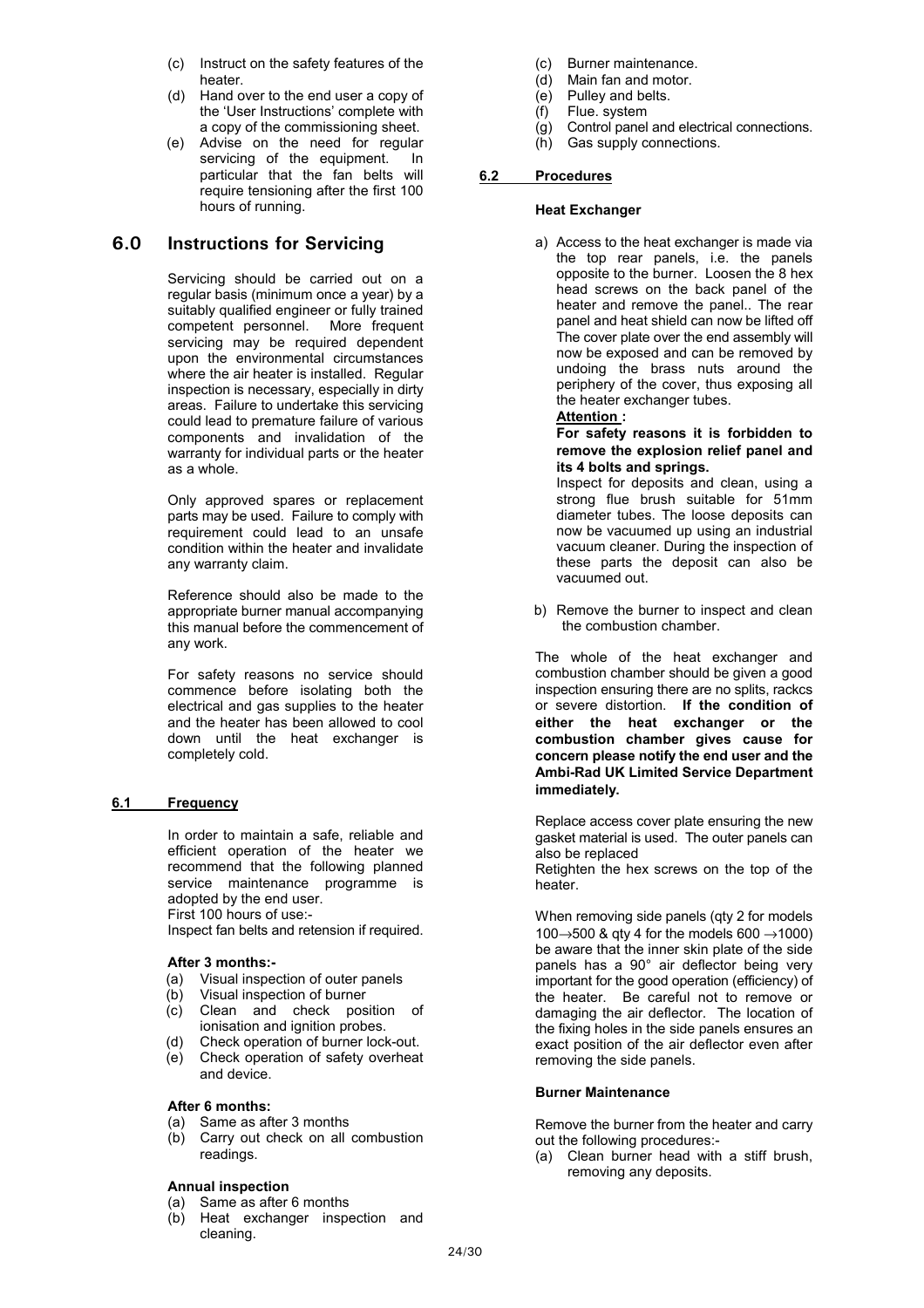- (b) Clean and check positions of ionisation and ignition probes.
- (c) Check airways for any obstructions.
- (d) Check ionisation and ignition probes for wear or burning. Replace if necessary.
- (e) Clean the blades of the burner fan impeller with a stiff brush to remove any dust.
- (f) Check settings of pressure switches.
- (g) Inspect condition of sequence controller and ensure the blade terminals are clean and tight.
- (h) Fit new gasket to burner and replace to combustion chamber.

Refer to burner manual for any other specific instruction.

### **Main fan and motor**

Remove the access panels to the fan section and clean by removing any foreign matter and dust with a vacuum cleaner or compressed air. The blades of the fan impeller should also be cleaned free of dust and dirt by means of a stiff brush and a vacuum cleaner.

The following inspection routine should be carried out:-

- (a) Check the fan bearing resilient mounts for signs of distortion or excessive wear. Change for new rubber mountings if required.
- (b) Check bearings for any signs of excessive play in the housing. Replace if required.
- (c) Check the shaft for alignment, straightness and rusting. Realign, replace or oil where necessary.
- (d) Check the bearings locking collars for correct fitting and tightness.
- (e) Check all screws and nuts holding the fan and motor for tightness.
- (f) For indirect drive systems check that the locking nut on the adjustment bolt is securely fastened.

### **Pulleys and Belts**

Using a straight edge check that the fan and motor pulleys are in line and are as close to the bearings as possible. If necessary adjust the position of the pulleys to achieve this.

Check the condition of the belts for splits or fraying; if one belt in any set appears to have worn excessively then change the whole set immediately. **DO NOT MIX BELTS OF DIFFERENT AGES OR BATCHES**. As the belts stretch at a different rate according the batch curing number and age, premature failure could occur if they are mixed.

Ensure that the belts are correctly tensioned.

This can be confirmed when the mid point of the belt is displaced to a maximum of a6mm when a force of 3kg is applied in a plane perpendicular to the belt.

Check the pulleys for signs of wear in the grooves and replace where required, also ensure the keys.

### **Flue connection**

Remove the flue elbow or T-piece with drip pan. Inspect for signs of wear or leakage. Repair or replace where necessary.

Using a vacuum cleaner clean out any deposits remaining when the heat exchanger tubes were cleaned.

Replace elbow (or T-piece with drip pan) guard & nuts and ensure of the correct installation.

Inspect the flue and terminal for water ingress, if any found reseal where necessary.

### **Control Panel and Electrical Connections**

Check all electrical connections to ensure they are tight and free from corrosion. Any connections that have signs of loose strands that may come into contact with adjacent terminals should be removed and a new connection made.

Check the operation and correct functioning of the individual thermostats and time clocks. Ensure the settings are in accordance with the end users requirement.

### **Gas Supply Connections**

Inspect the supply pipes and joints for any signs of wear and corrosion. Ensure any support brackets are secure and correctly adjusted. Any suspect joints should be checked for soundness in accordance with the appropriate standard.

### **6.3 Re-Commissioning**

On completion of the service work the heater and burner are to be re-commissioned in accordance with the manual section 6.2. A record of the service work carried out, any recommendations and commissioning details are to be completed as a report and issued to the end user.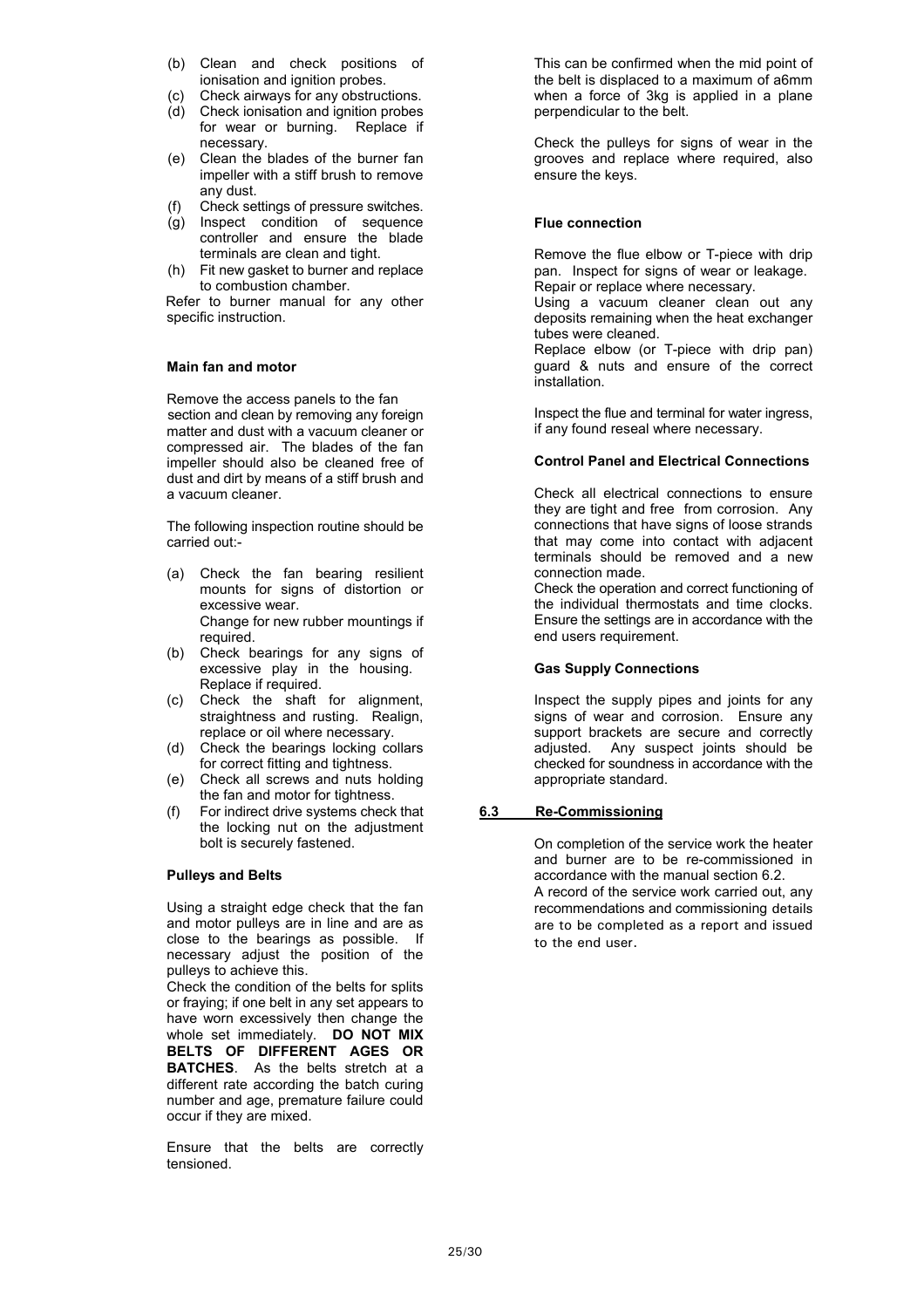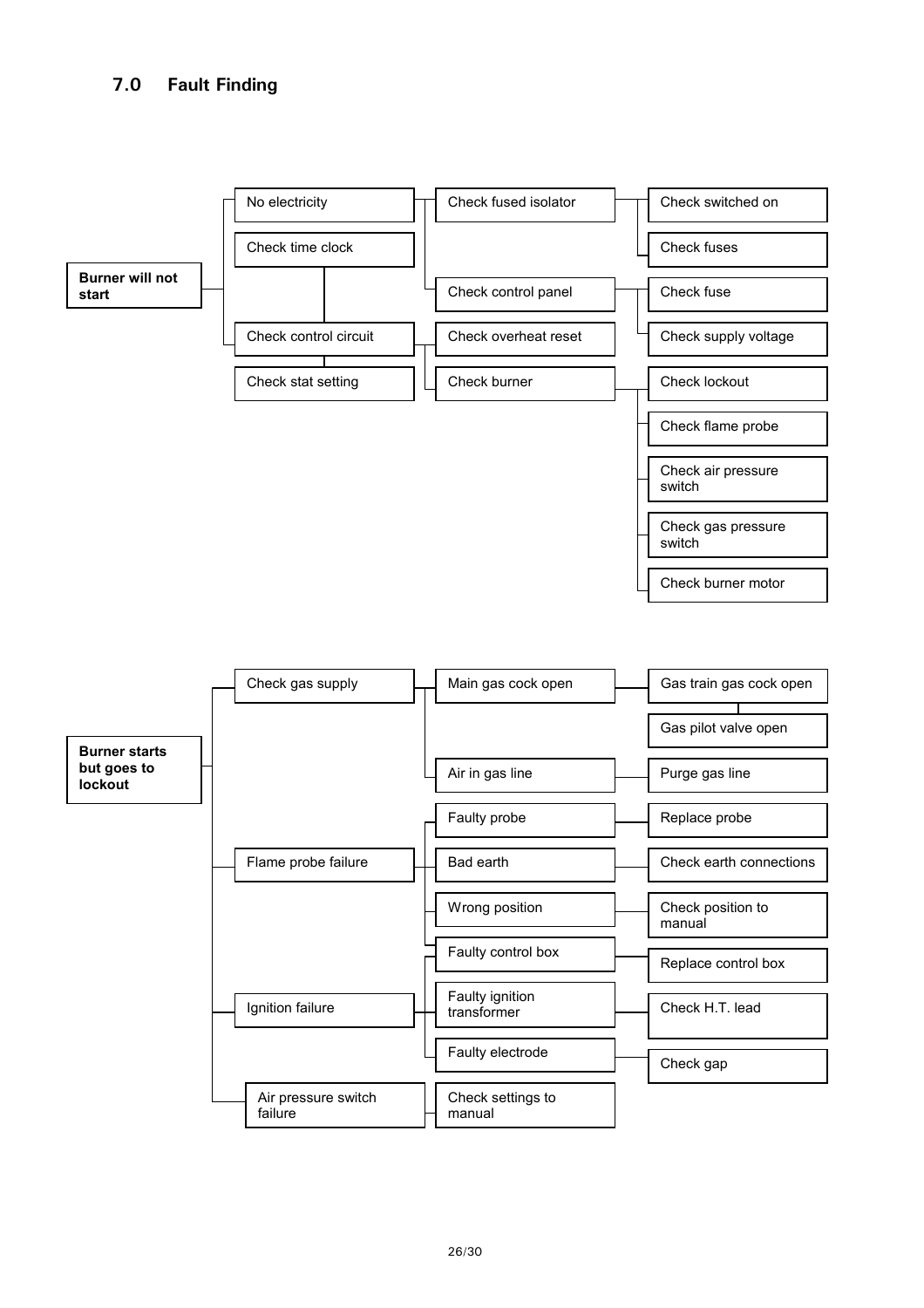

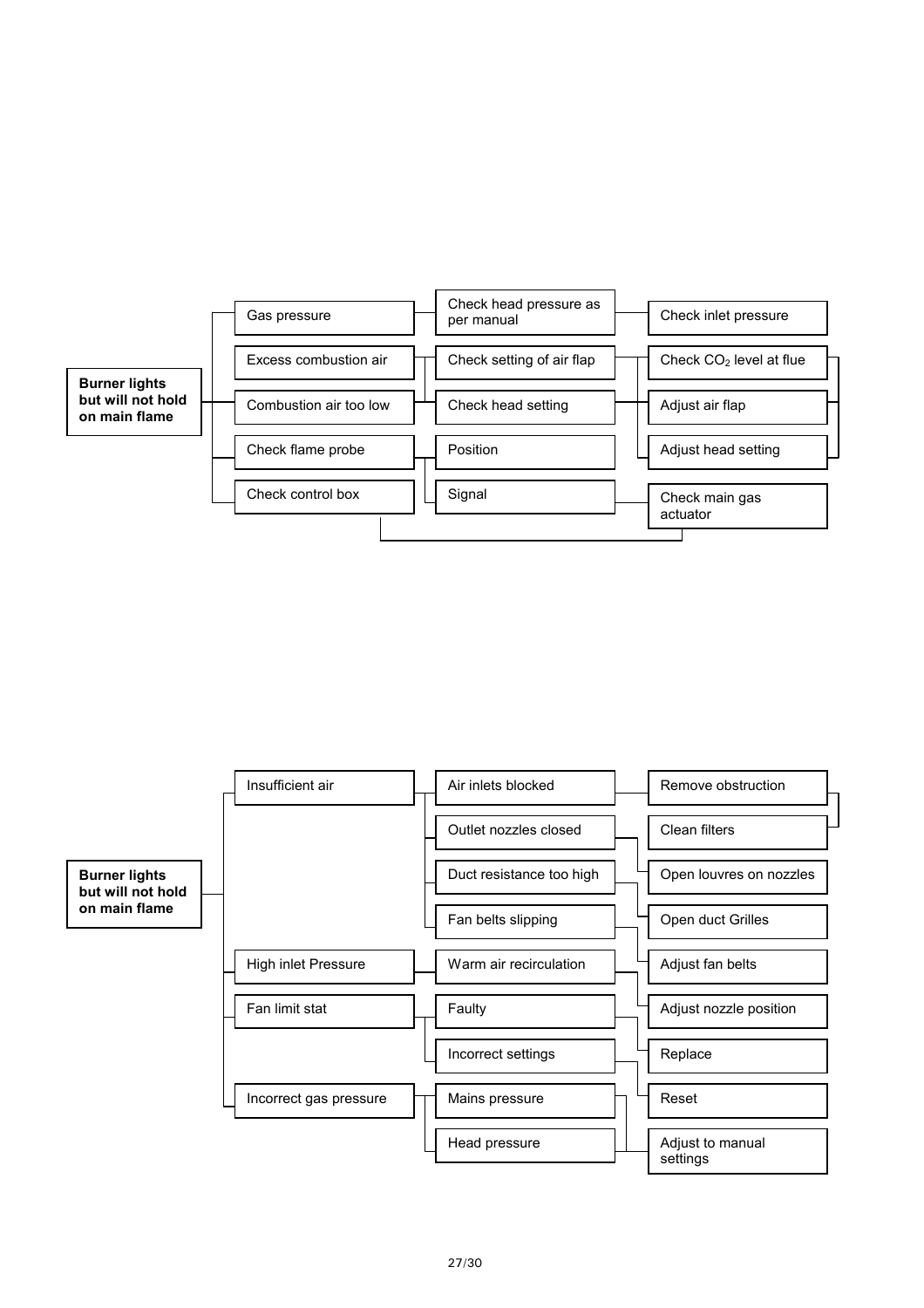### **8.0 Spare Parts & part numbers**



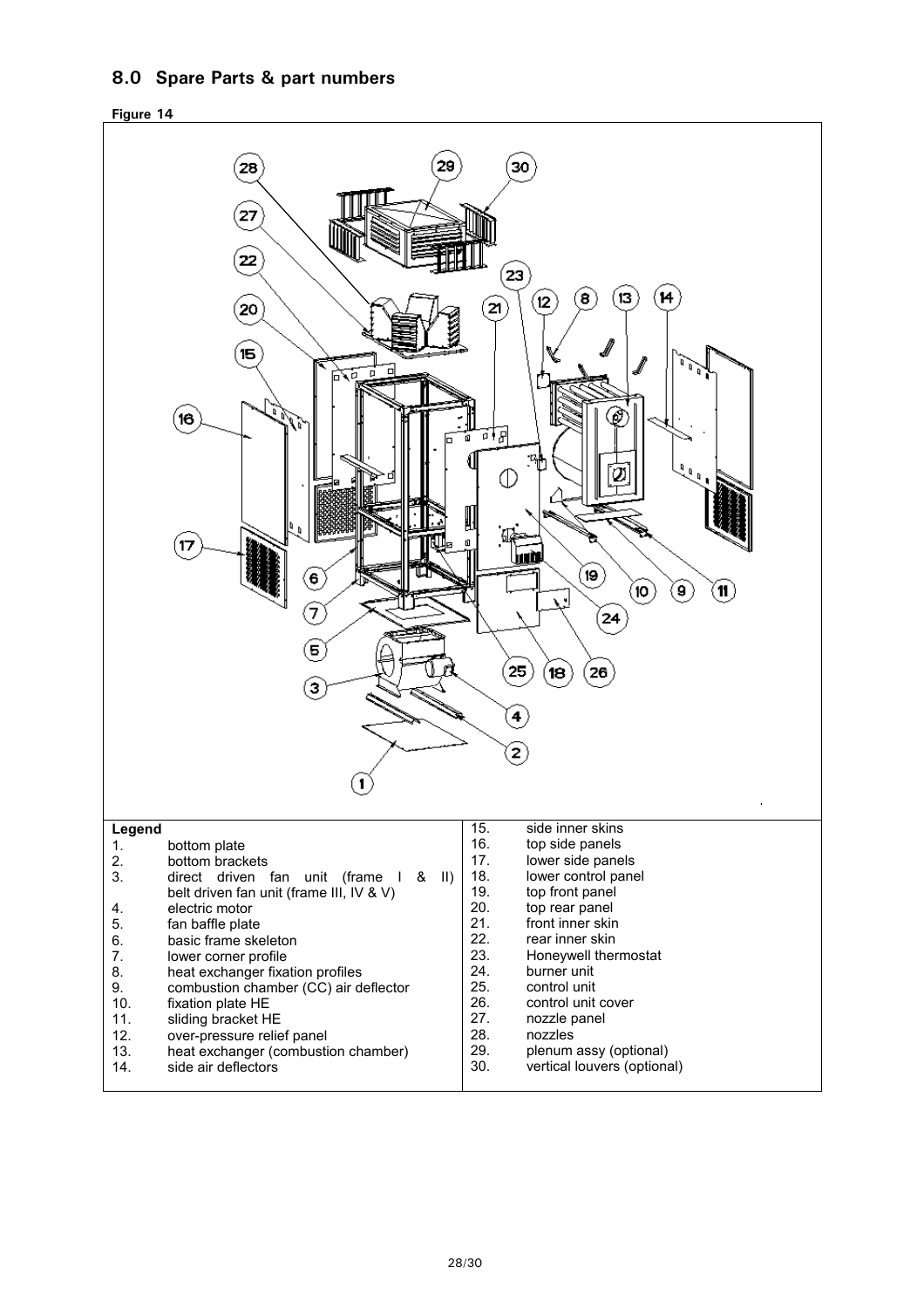# **Overview of most important part numbers**

| <b>Description</b>      | Mfgs ref.           | <b>PN</b>       | <b>Application</b>           |  |
|-------------------------|---------------------|-----------------|------------------------------|--|
| FC limit stat           | Honeywell           | 03 24963 N1157B | all sizes                    |  |
| Clock (optional)        | Diehl SER 884       | 03 25162        | all sizes                    |  |
| Room stat<br>(optional) |                     | 03 25123        | all sizes                    |  |
| Motor & direct          | Nicotra DDC 270-270 | 02 26012 100150 | sizes 100/150                |  |
| driven blower           | Nicotra DDC 321-321 | 02 26012 200300 | sizes 200/300                |  |
| Contactor               |                     | 60 61679 D910M5 | sizes<br>400/500/600/700/800 |  |
| Contactor               |                     | 60 61679 D1210M | size 1000                    |  |
|                         |                     | 60 61703 02-04  | size 400                     |  |
|                         |                     | 60 61703 04-06  | size 500                     |  |
| Overload<br>protection  |                     | 60 61703 05-09  | size 600                     |  |
|                         |                     | 60 61703 07010  | sizes 700 & 800              |  |
|                         |                     | 60 61703 09-13  | size 1000                    |  |

# **Motortype**

| <b>Size</b> | <b>Direct Driven Blower</b> |         | <b>Belt Driven Blower</b> |        |        |        |        |        |
|-------------|-----------------------------|---------|---------------------------|--------|--------|--------|--------|--------|
|             | 100/150                     | 200/300 | 400                       | 500    | 600    | 700    | 800    | 1000   |
|             | $0.55$ kW                   | 0.75 kW | .5 kW                     | 2.2 kW | 3.0 kW | 4.0 kW | 4.0 kW | 5.5 kW |
| Motortype   | 1ph.                        | ph      | 3 ph                      | 3 ph   | . ph   | ર ph   | ph     | 3 ph   |